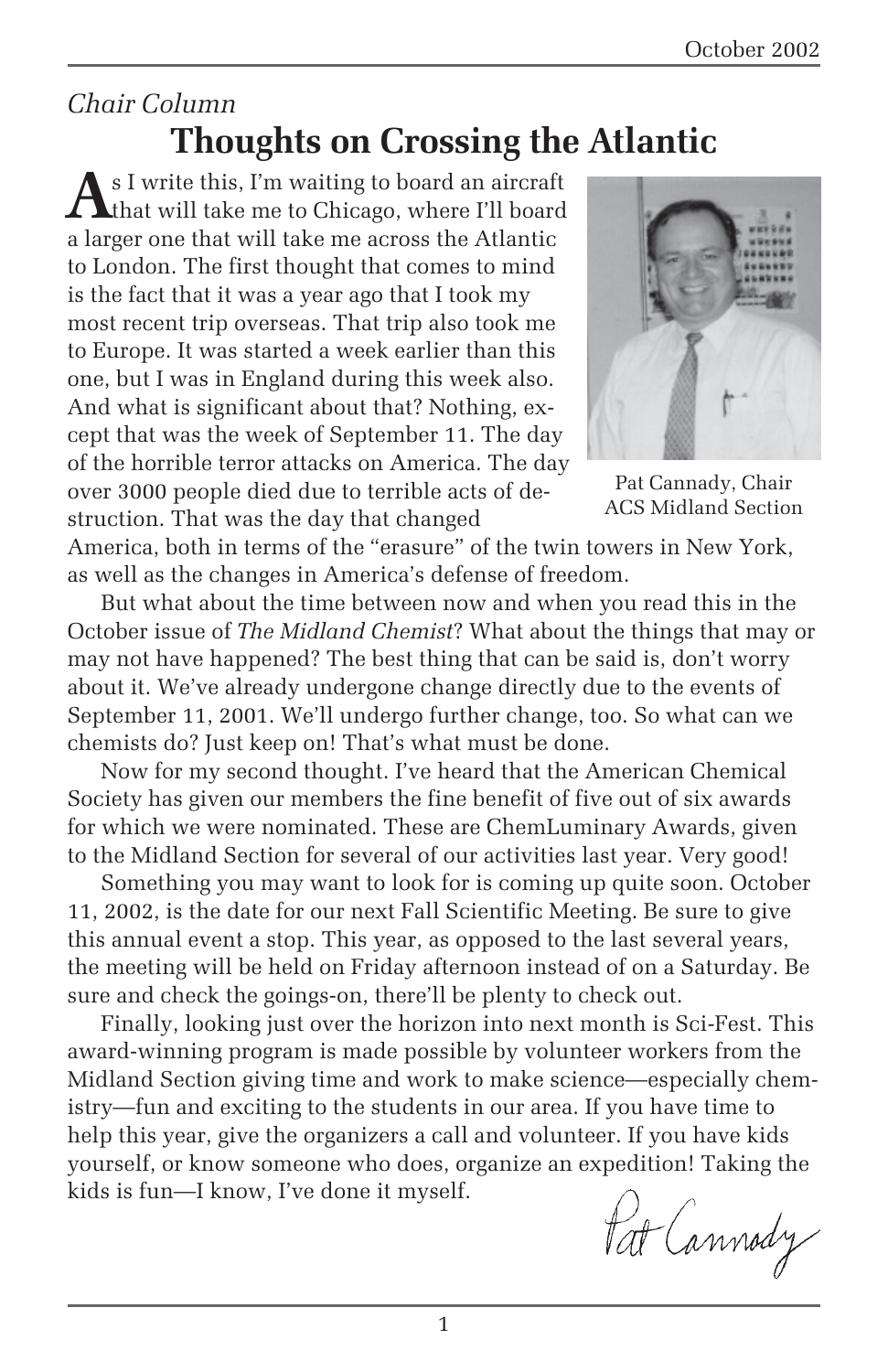# **County Fair Activities Reach Kids, Families**

*By Dave Swenson and Wendy Mathews*

**T**he Mid-Michigan Technician Group once again put on an excellent set of demonstrations the evenings of August 12 and 14 at the Midland County Fair. The MMTG effort was organized and led by Wendy Mathews with close team support from Wendy Mallory, Dave Stickles, Penny Wallace, Karen Syverud, Kris Syverud, Sue Perz, and Debbie Bailey. The theme of this year's show was "Chemistry Keeps Us Clean."

The show began with an expert glassblowing demonstration put on by Tim Drier, who mesmerized young and old alike with his ability to transform bland pieces of glass into amazing works of art. Dave Stickles and Mike Ferrito demonstrated the formation of bubbles with some modern bubble-blowing equipment, and discussed how the properties of a material that cause bubbles to form are relevant to their capabilities in cleaning. They showed how boosters such as borax work and demonstrated detergent suppression by salty water.

A short video on tooth care and an associated poster discussion on the life cycle and chemistry of toothpaste were carried out by Wendy Mathews. A similar poster on hair cleaning using electron micrographs supplied by Debbie Bailey demonstrated the difference between clean and dirty hair. It seems this had an impact on the children in the audience, and there were probably no young audience members who had to be told twice to shampoo that week!

No fair demonstration is complete without preparation and play with colored slime, which provided a nice break between segments and helped keep the audience focused between set-ups. Even "adult" children love this part of the show.

A demonstration of carpet cleaning using "Oxy Clean" required audience assistance. For this, children were given squirt guns with tea or grape juice and told to spoil a piece of carpet. We did not have to ask twice. The MMTG crew showed how a stain can be removed by oxidizing detergent-based cleaners with a 1-2 punch. The grape juice was not as cooperative as the tea, but it showed the principle.

Karen Syverud capped the central show by dressing up in "cleanroom" garb and discussing how cleaning agents are needed to prepare computer chips. This portion of the show culminated with a demonstration, again with audience participation, of cleaning methods using gallon jug (washing machine) technology. The younger crowd was captivated by this demonstration, in part because they were active participants.

The grand finale was the ammonia fountain demonstration run by Wendy Mallory. All in all, attendance was good despite the awful tem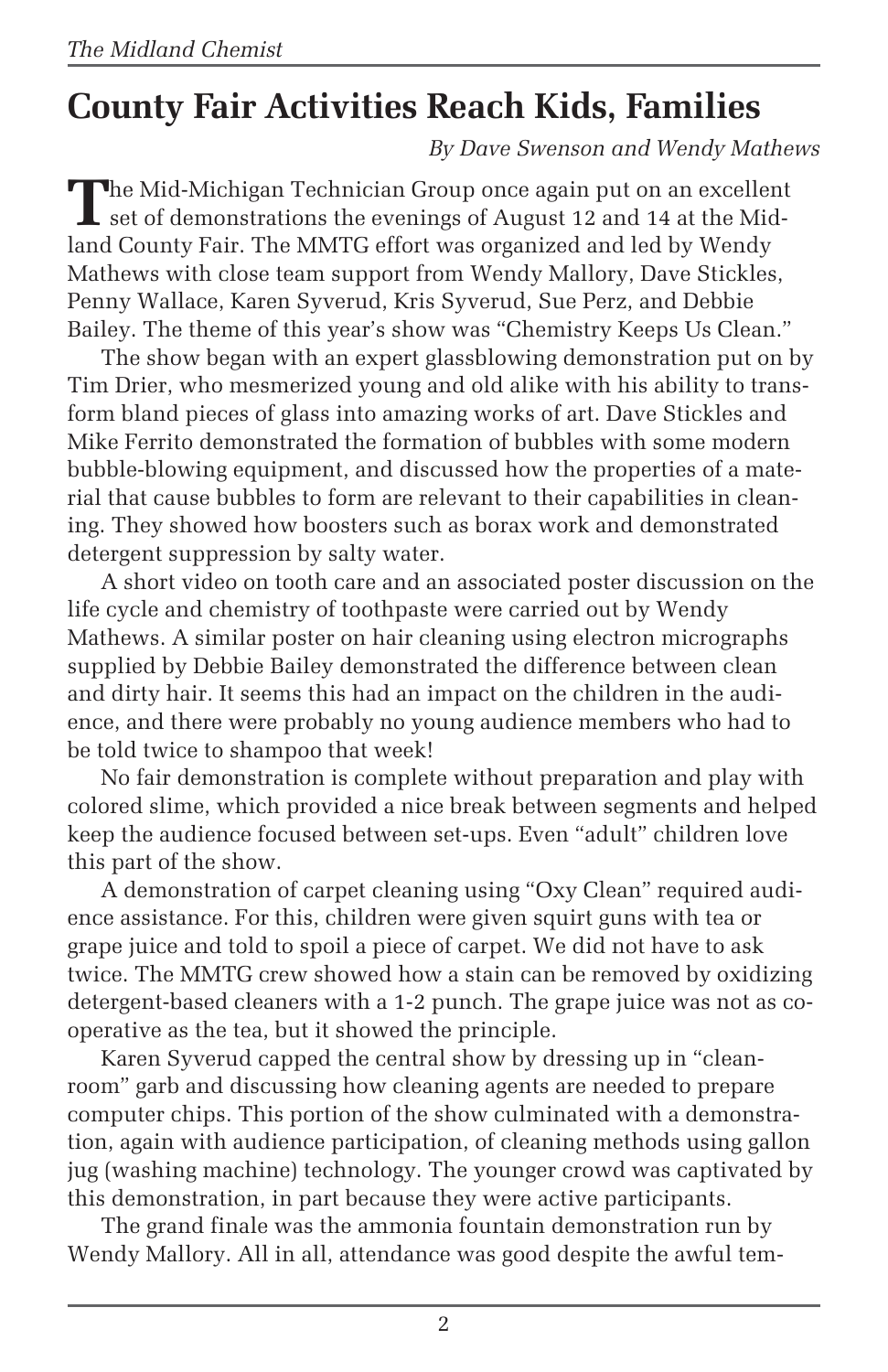peratures inside and outside the building and the competition from the Brooks and Dunn concert.

Handouts were for the most part related to cleaning. This year, Wendy Mathews and her crew acquired toothbrushes and toothpaste samples donated by area dental offices and providers. Also obtained were compressed, paper-thin, pig-shaped, dry sponges, water bottles, and glow necklaces for distribution with advertisements of the upcoming Sci-Fest in October.

Volunteers for the show included:

| Dave Stickles     | <b>Wendy Mallory</b> | Wendy Mathews        |
|-------------------|----------------------|----------------------|
| Penny Wallace     | Dave Swenson         | Debbie Bailey        |
| Karen Syverud     | Kris Syverud         | Karen Malusi         |
| Nathan Malowinski | Sue Perz             | Jackie Claypool      |
| Janet Smith       | Don Miller           | <b>Becky Swanson</b> |
| Cathy Curtis      | Stephanie Anderson   | Kerry Pacholke       |
| Janet Allen       | Mike Ferrito         | Dana Bitzer          |
| Sara Shinavar     | Tim Drier            | Pam Slavings         |
|                   |                      |                      |

Great job, MMTG, and thanks for a professionally run show! We would also like to thank all of the supporters who helped make these demonstrations a success. Businesses in the Midland area that helped by donating their time and supplies to ensure that the children had an educated and fun experience at this event include:

- James R. Bakeman & Associates
- Delta Dental Fund
- Gentle Family Dentistry
- Cynthia A. Skiba, DDS
- BOC Gas
- Michigan Airgas Inc
- Dynomite Graphix

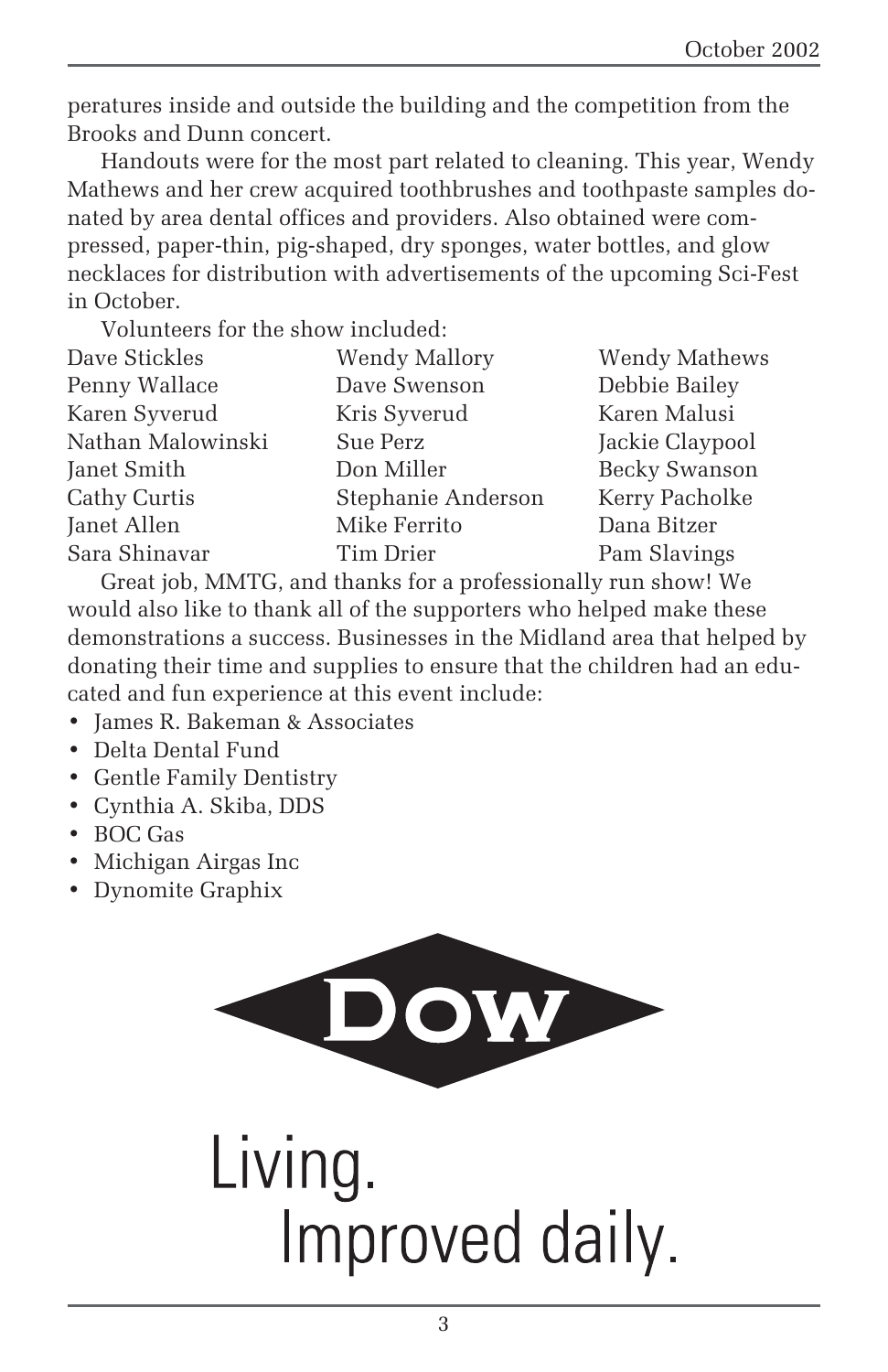

(3 concurrent sessions) Oral presentations Social at Frick's

 $2:30 - 2:55$  pm  $3:00 - 5:00$  pm

 $5:00 - 222$ 

#### http://membership.acs.org/M/Midl/FSM2002HOME.html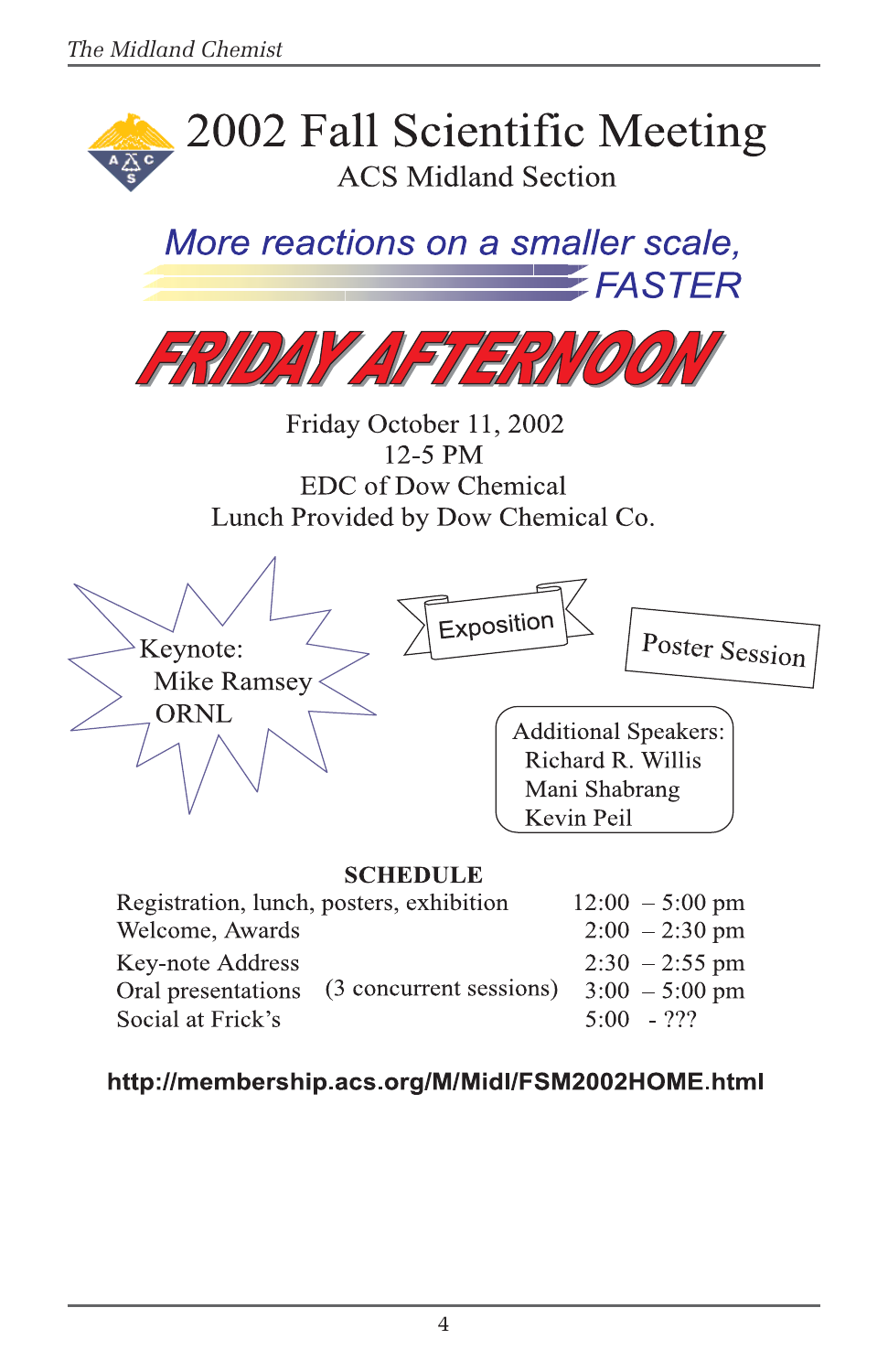### **Awards Presented to Midland Section at Boston Meeting**

**S**ince 1999, the American Chemical Society (ACS) has honored the efforts of volunteer members through the ChemLuminary Awards. The awards recognize participants in ACS Local Sections and Divisions whose efforts have helped to achieve excellence.

The Midland Section of the American Chemical Society received five major ChemLuminary Awards and one Certificate of Excellence at the 224<sup>th</sup> National Meeting in Boston, Massachusetts. Here they are:

The ChemLuminary Award for *Outstanding Performance by Local Section Medium Large Size Category* was received by the Midland Section. Twenty-two local sections competed within their size category for the four available ChemLuminary Awards for Outstanding Performance by a Local Section. This



*Dave Stickles (at right) accepted the "Outstanding Performance by Local Section Medium Large Size Category" from ACS President Eli Pearce. Editor's note: On the cover of MC, Vol. 39, No. 7, Dave was incorrectly identified as accepting the Technician Affiliate Group award.*

award can only be described as the equivalent of an "Olympic Gold Medal" for a local ACS section. The Midland Section competed with three other sections in the Medium-Large Size Category. The following is a quote from the award program:

"The Midland Section sponsored "Sci-Fest," a series of exhibitions and activities relating to chemistry. This year Sci-Fest had as its theme "Celebrating Chemistry and Art." Exhibits and presentations included a poster explaining the colors of aurora borealis, hands-on-exploration of fluorescence and phosphorescence of natural and artificial objects, and a guitar player demonstrating the art of acoustics. The event attracted over 900 attendees. A 4-minute video segment regarding the event was aired on CNN Headline Hometown News in three nearby communities—Bay City, Midland, and Saginaw. Following the event a volunteer thank-you letter was published in two local newspapers. This is the eighth time the Midland Section has won this prestigious award! Congratulations to all

*By Angelo Cassar*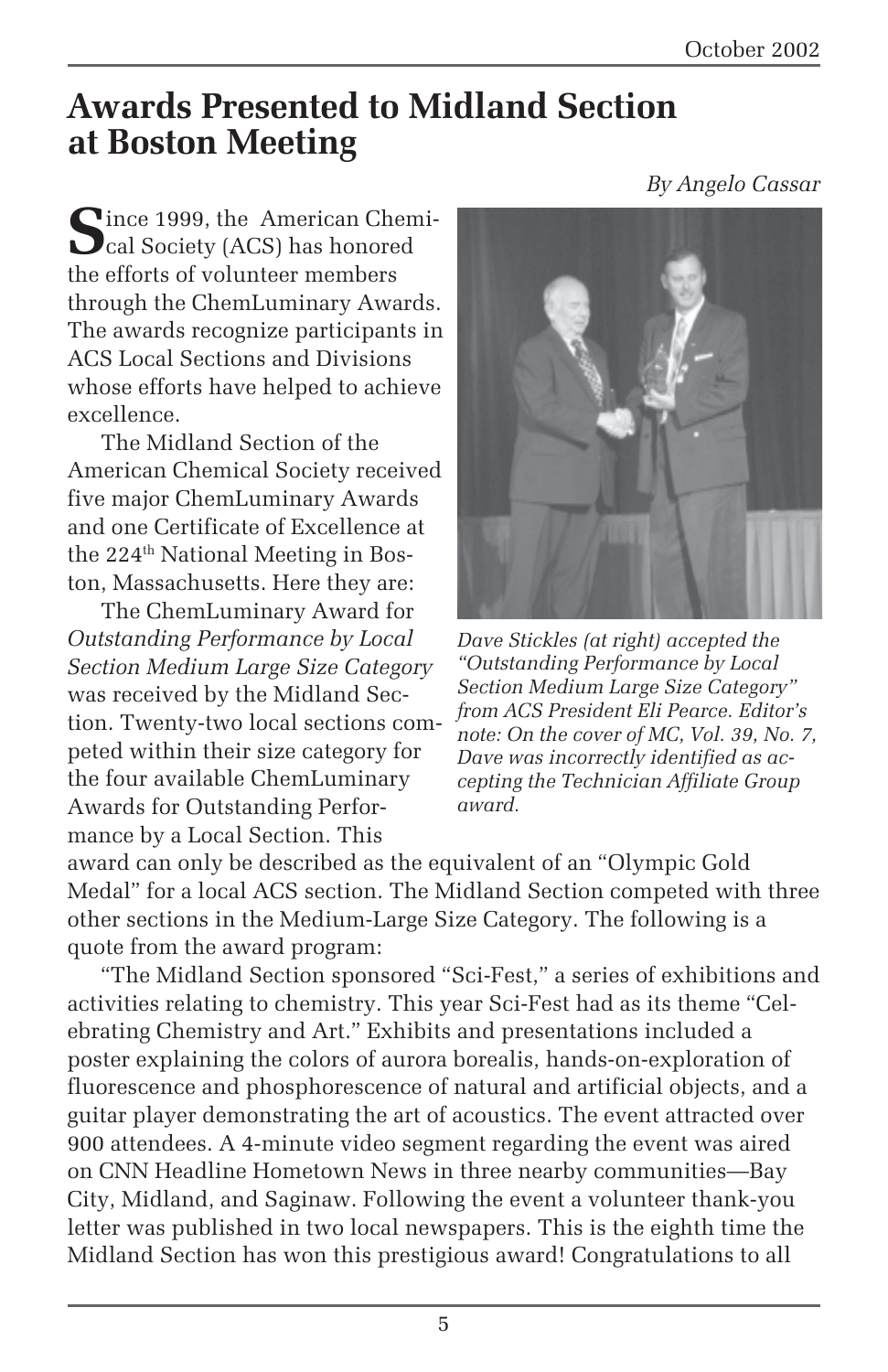#### *The Midland Chemist*

active members of the Midland Section! And a special congratulations for the 2001 Midland Section chair, George Eastland, and 2001 cochairs of the Sci-Fest event, Dave Stickles and Joan Sabourin!"

The ChemLuminary Award for *Division Recognition* was received by Chemical Technicians *(TECH):* This award recognized innovation and outstanding service to members of a division. "The Division of Chemical Technicians has provided excellent member support. TECH continues to be successful in attracting members in academia, government, and industry." Many members of the Midland Section contributed to this



*Gretchen Kohl accepted the "Innovative Initiative in Polymer Science" award. Gretchen is with Tom Smith, chair of the Polymer Division.*

award including Connie Murphy, Wendy Flory, Dave Stickles, Janet Smith, and John Enteman.

The ChemLuminary Award for *Innovative Initiative in Polymer Science* was received by the Midland Section. This is the first year that the ACS Polymer Division has given this award. "Twelve hands-on-experiments were developed by the Midland Section to meet teacher demands for continuing polymer education. Teacher-training sessions were held by Midland Section members to provide teachers with experiments and the necessary tools to teach polymer education at the K-12 level." Some of the members of the Midland Section who contributed to this award include Gretchen Kohl, Marvin Tegen, Joan Sabourin, Mike Ferritto, John Blizzard, Karol Childs, Todd Hogan, Margo McIvor, Joan McMahon, Paul Popa, Barb and Chuck Roth, Dick Skochdopole, and Janet Smith.

The ChemLuminary Award for *Best Overall Local Section Committee on Minority Affairs* was received by the Midland Section. "Collaborations have been established with the Hispanic Coalition of Saginaw, "Project SOAR," the GeoAfrocentric Program of the Saginaw School District, Professional Advancement of Black Chemists and Chemical Engineers." Some of the people who contributed to this award include Lin Dorman, Shari de Beauclair, Deb Bergstrom, Keith Connerly, Walter Foster, Mike Garlick, Charles Infanti, Justin Keyes, Sandra Parker, and David Quesada.

The ChemLuminary Award for *Technician Affiliate Group Award* was received by the Mid-Michigan Technician Group. "The group used electronic media for conduction elections and added several new programs,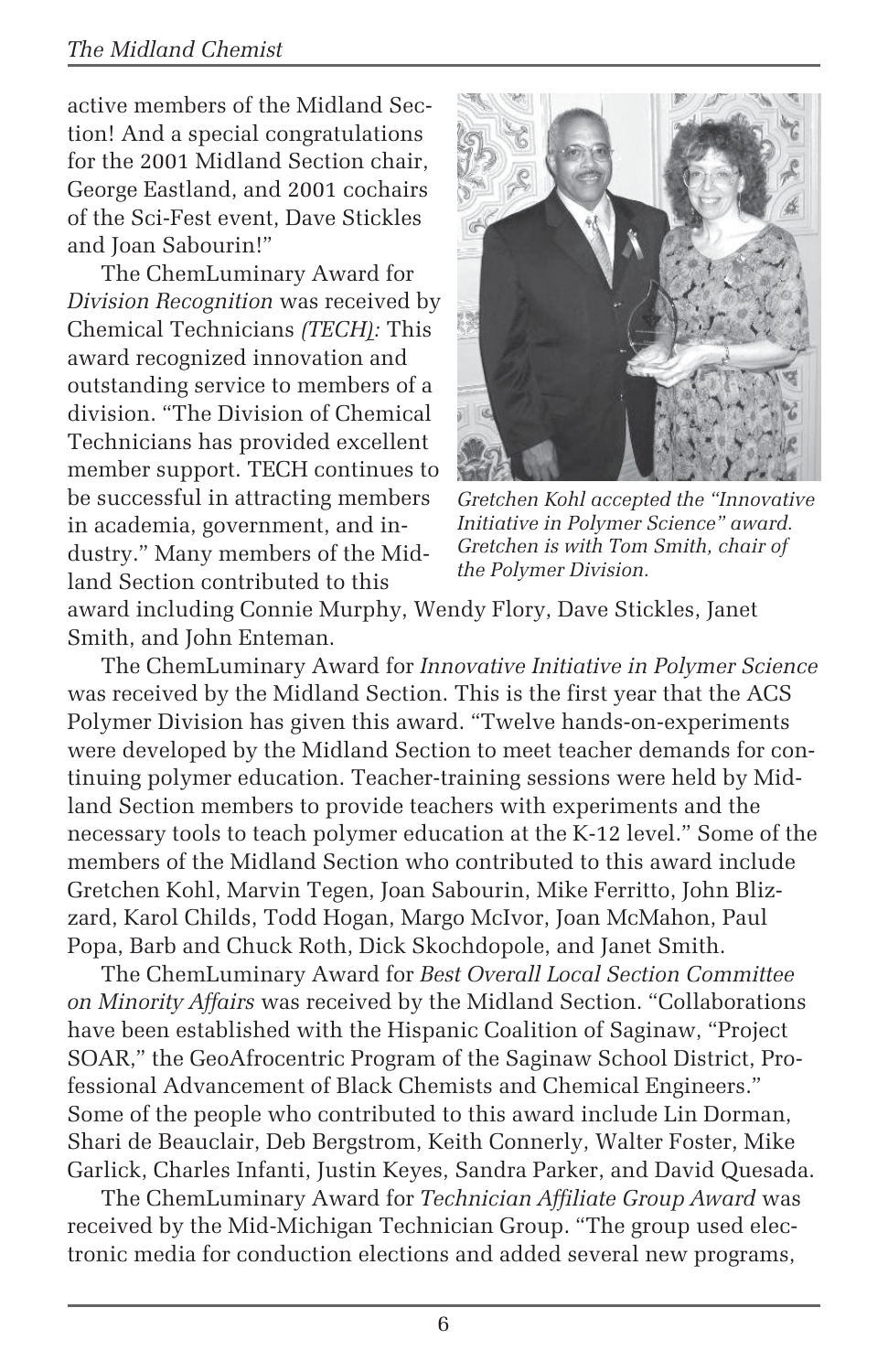including recognition awards, lunch- time seminars on a variety of topics, a technician mentoring social, and a program for high school and middle school teachers to learn about job opportunities for chemical technicians."

A Certificate of Excellence for the *Best Activity or Program in a Local Section Stimulating Membership Involvement* was awarded to the Midland Section. "The 57<sup>th</sup> Midland ACS Fall Scientific Meeting was held on the grounds of The Dow Chemical Company in Midland, MI, and focused on the theme, "Publishing." Highlights of the meeting were a keynote address by Allen J. Bard,



*Bob Howell (at left) accepted the "Best Overall Local Section Committee on Minority Affairs" award. With Bob is Eli Pearce and another award winner.*

former editor-in-chief of the *Journal of the American Chemical Society,* as well as a panel discussion where members of industry and academia offered their thoughts on some of the benefits and challenges of publishing

scientific work." Some of the members who contributed to this award include Fred Vance, Buford Lemon, Tim Cabelka, Gretchen Kohl, Barb Hammond, Dick Van Effen, Ann Birch, Dave Karpovich, Bob Krystosek, Alex Morgan, Kristine Danowski, Angelo Cassar, Jim Malek, Pete Dreyfuss, Dave Mitchell, and Ryan Max.

August 20, 2002, in Boston, Massachusetts, was a night to remember for the members of the Midland Section! All members of the Midland Section can be proud of the volunteer efforts that were recognized in Boston! *Phyllis Anderson, past-chair of MMTG,*



*accepted the "Technical Affiliate Group" award from Attila Pavlath.*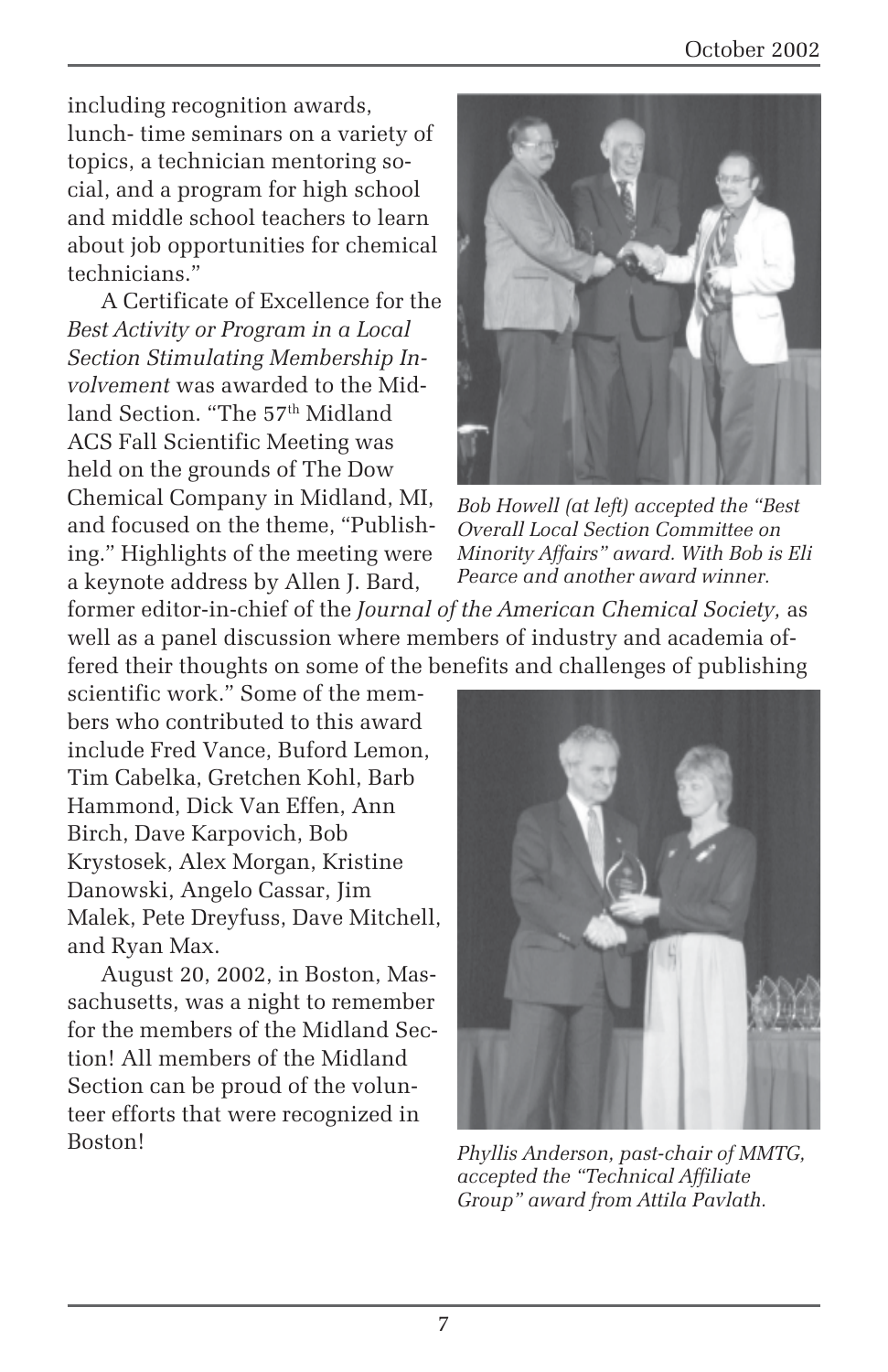### **Boston: A Rewarding Experience for the Section!**

#### *By Gretchen Kohl and Bob Howell, Section Councilors*

**J**etting to Boston proved to be the  $\mathbf{\mathbf{J}}$  biggest challenge for many of us from Midland Section, as the flight out of Detroit was cancelled, and the next flight out arrived just in time for Friday rush hour, in 90°+ heat. Boston traffic is almost as famous (or infamous) as their legitimate claim to great seafood, historical sites, baked beans, and the discovery of ether as an anesthetic. Well, okay, the ether discovery may be less than famous, but we'll make it so for you in this issue of *The Midland Chemist* (pg. 11). But, once there, Boston proved to be most rewarding!



*Gretchen Kohl and "Boston" Bob Howell schmooze with MilliMole, the mascot for National Chemistry Week.*

The big news, covered in detail in another article in this issue, is the Section winning five out of the six ChemLuminary Awards for which we were nominated. Just being nominated for outstanding performance is a feat. There are 189 local sections, and we're glad to report that we continue to win more than our share, as would be determined by random statistics. This is the result of very hard work by many members of the Section, funding from The Dow Chemical Company and Dow Corning Corporation, and matching grants from ACS NCW. We were honored to accept two of these awards on behalf of the Section. It is very rewarding to be councilors for this Section, as its accomplishments are well-recognized by ACS staff, governance, and at events at these ACS meetings (even by MilliMole!) , including recognition during the actual Council meeting.

Highlights of the Council meeting were:

- 1. In addition to Charles ('Chuck') Casey and Alvin Kwiram, the two candidates for 2003 ACS president-elect selected by Council, in Orlando, Ann Nalley was added as a petition candidate. Please review the election materials on all three candidates when they are mailed to you with your ballot or on their websites, and please vote!
- 2. The ACS is financially strong, but the reserves are hurting from lower return on investments (like the rest of us) and from lost advertising revenue. For 2002, we will experience a deficit of more than \$2 million.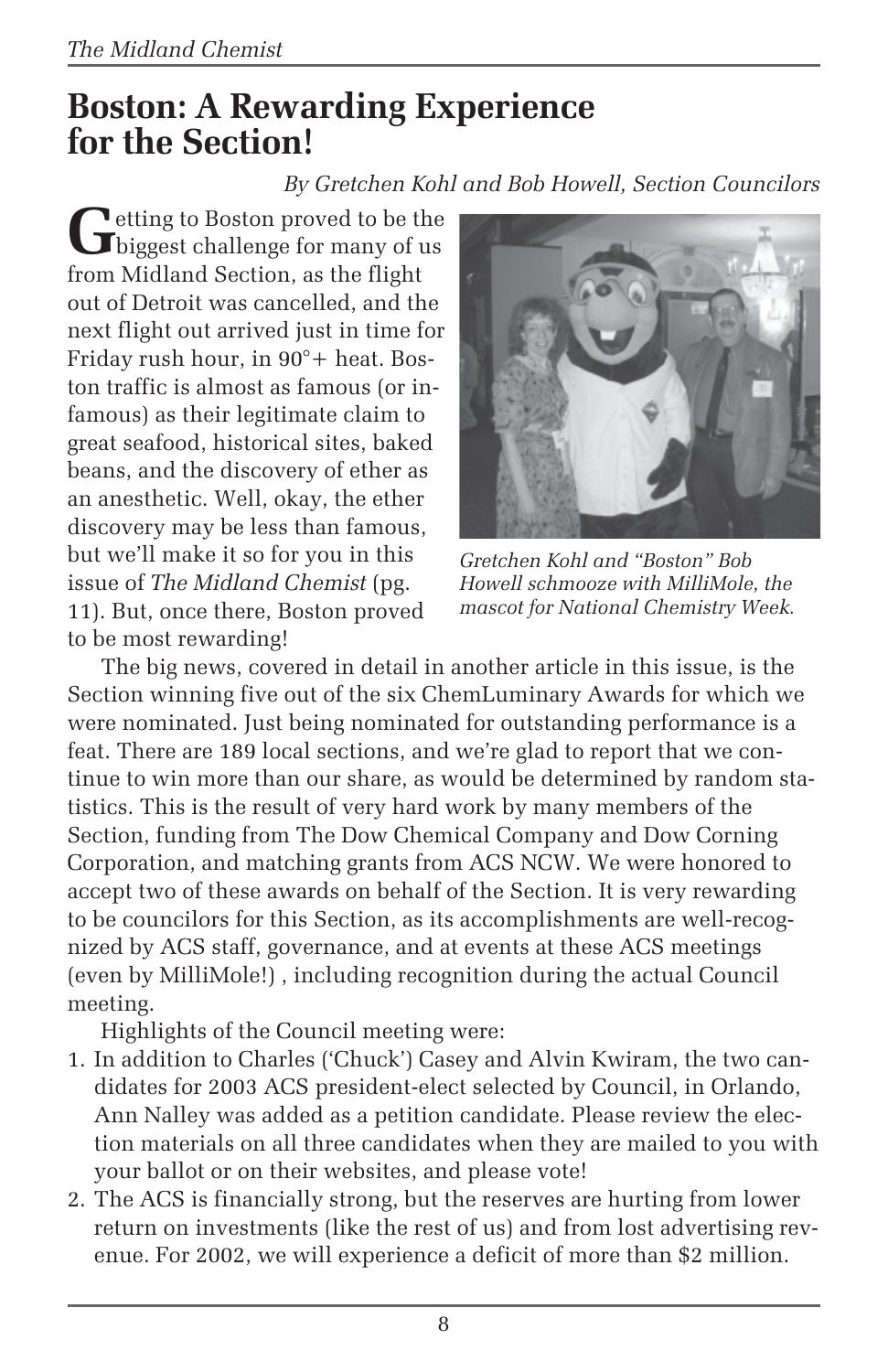On the positive front, *Chemical Abstracts* (CAS) and the ACS journals are doing well and SciFinder reports that they are getting a new school subscription per business day, on average. An initiative to realign the budget called SEMS (Strategic Expense Management System) has started with a mission to balance the budget by 2004. Next year is also projected to run about \$1 million "in the red." Of interest to the Section, the NCW matching grant money has been cut, but not before all requested 2002 funds were granted. The Midland Section has received its 2002 matching funds. This might impact our programs for next year. The ACS Board will meet in December to vote on whether any money will be available for 2003.

3. The only really controversial issue at Council meeting turned out to be the petition to increase the size of society committees. If passed, the range of the committee size would increase from 9–15 to 12–20 members. The two Society Committees affected would be Budget & Finance and Education, as all other committees are either not bound in size by by-laws or have been voted to the 12–20 range by a previous petition. Increasing committee size allows more councilors to serve on committees, though the Committee on Committees (ConC) is currently addressing committee restructuring, and so this petition was considered

to be premature and/ or unnecessary by some. The Midland Section Board instructed us to vote *for* this petition. This petition did end up in lengthy discussion and was emotionally supported, pro and con, and as it required a two-thirds majority, it squeaked through with 67.6% of the 389 councilors voting "aye," as cast



*The poster for the Midland Section always attracts attention. Section members can be proud of what the poster represents.*

by a show of hands. An appeal for a paper ballot re-vote was disallowed. A petition for consideration on funding for divisions and local sections also received much discussion in caucus, council, and the hallways, with a promise that more thought will go into the final petition before the New Orleans, Spring Meeting.

4. The Meetings and Expositions (M&E) Committee reported that the Bos-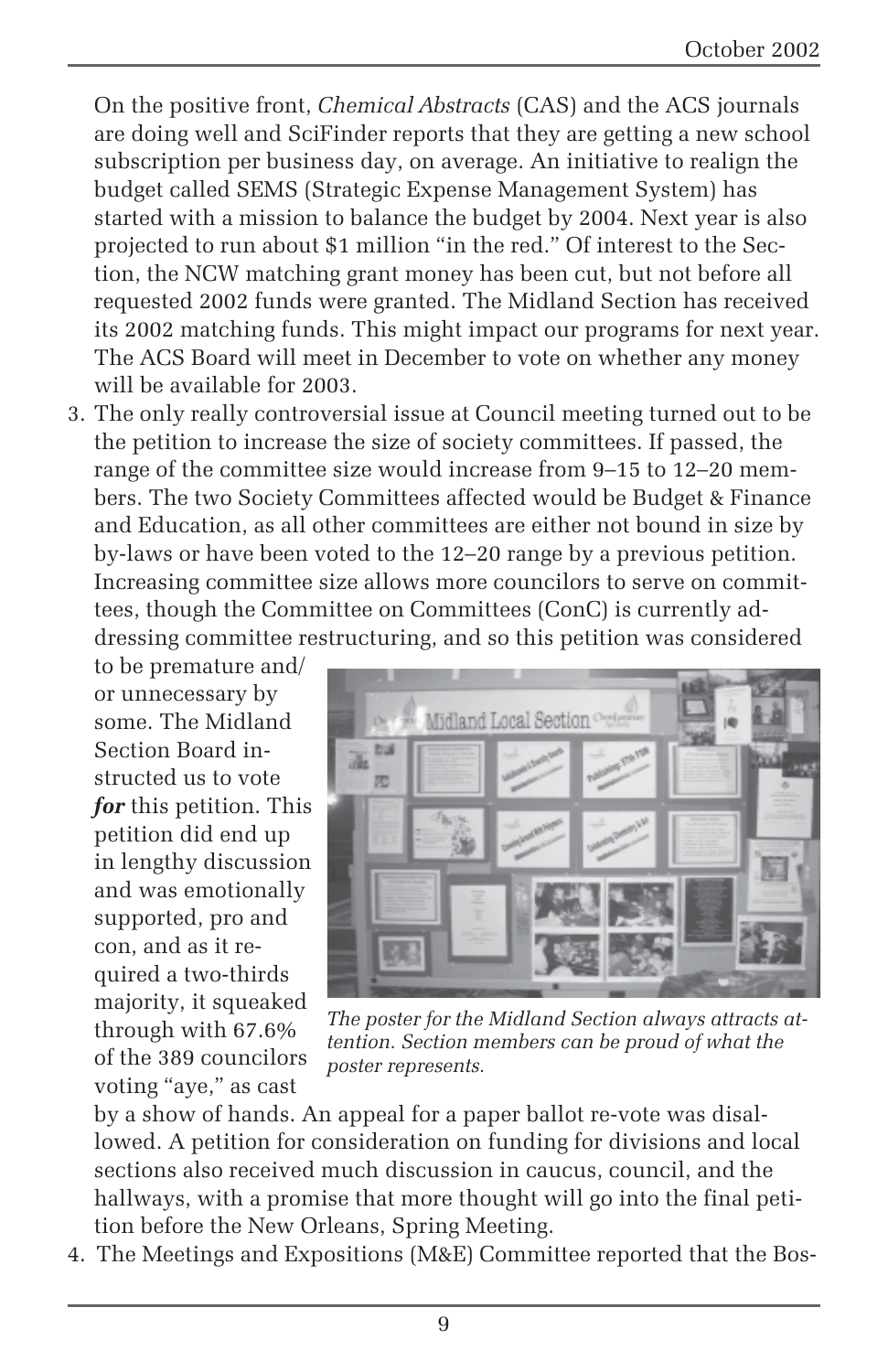ton ACS meeting surpassed all expectations, having over 17,000 registered by Wednesday morning's Council meeting (compared to less than 14,000 in Orlando), including about 12,500 chemical professionals, over 2600 exhibitors and about 2000 guests. We were told that this makes the ACS convention the largest convention of any kind to be held in Boston since the 9/11 tragedy. ACS attendees were scattered over the 22 official hotels, but with shuttle buses running every 15 minutes and many of the hotels connected by mall to the Hynes Convention Center, the only logistics problem was too many things to do at the same time. M&E also reported that for the 2003 National Meetings standard AV equipment would *not* include slide projectors. Those submitting abstracts will need to have overhead transparencies or be prepared to use a screen shooter. The Boston Meeting Exhibition had been sold out since the Spring ACS Meeting in Orlando, with 309 companies occupying 409 booths in attendance.

5. The National Employment Clearinghouse (NECH) had 512 jobs listed by 270 employers, with 1242 candidates for a total of 4667 interviews (Orlando had 131 employers, 969 jobs, for 867 candidates, resulting in 3,000 interviews). For the first time, the clearinghouse was fully automated and "paperless." With this upgrade, employers and job candidates can access the system 24 hours a day, from any computer.

Earlier in the week, Bob attended his Patent and Related Matters Committee meetings and other technical sessions, and Gretchen spent a very full day attending meetings of the Committee for Environmental Improvement (CEI) and others at NCW workshops. A review of these activities will be posted in a future issue.

#### **IMPACT ANALYTICAL:** MORE THAN A TESTING LAB - YOUR RESEARCH PARTNER Our specialty: Using the best instruments and our collective years of staff experience to solve real-life. production-halting, career-threatening, boss-panicking problems. Quickly. Affordably. Authoritatively. BRING ON THE TOUGH PROBLEMS 1910 W. St. Andrews Rd., Midland, MI 48640 Phone: 989-832-5555 Fax: 989-832-5560 info@impactanalytical.com www.impactanalytical.com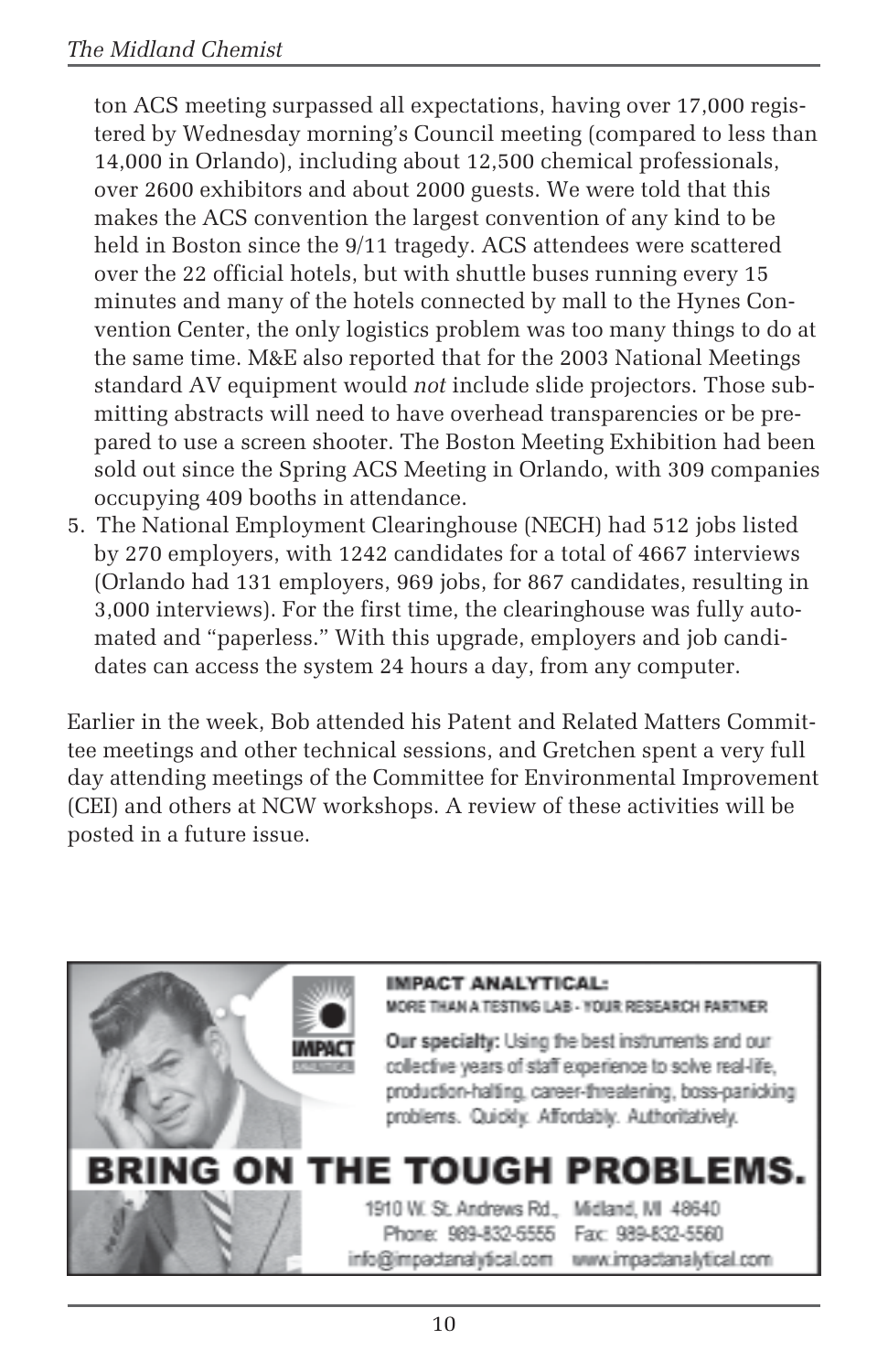# **What Does Ether Have To Do With Chemistry?**

*Article by Angelo Cassar*

**S**ince I am the publicity chair for our Section and also the husband of **O** one of our councilors (Gretchen Kohl), I decided to attend the  $224^{\text{th}}$ National ACS Meeting in Boston. I took a number of pictures at the meeting, including the proud pictures of several of our members accepting ChemLuminary awards.

One of the suggested assignments given to me, at the Section Board meeting was to take a picture of the statue of the inventor of ether. The

statue suposedly stood in the beautiful Boston Public Gardens. As I sat on the bus on the way to the Public Gardens, I began to contemplate an article about ether. Memories of a Modern Physics class surfaced when I remembered that scientists once believed that all waves needed a medium to propagate. A sound



*The inventor of ether? Will we ever know?*

wave may travel through the medium of air. An ocean wave travels through the medium of water. It was reasonable to believe that light had its own medium and scientists called this medium "ether."

However, this medium for light, called ether, could not be proven to exist! Many attempts were made to prove ether's existence including the famous experiments by Michelson-Morley. FTIR folks have heard of their neat interferometer, which they attempted to use to find the effect of ether on the speed of light in perpendicular directions. It was left for Einstein to show that the reason ether could not be detected is because "ether" does not exist.

Now back to Boston. As I entered the Public Gardens, I wondered, "Who invented this hypothetical medium?" Or should we more correctly say, "Who invented the erroneous concept of this substance?" For the article, I thought I could compare ether with the other hypothetical concept of phlogiston. I could continue to point out that science is based on models, some of which must be discarded for better models. I could continue to say that it's an old story that dates back to at least Aristotle.

As I strolled through the park, I examined every statue looking for this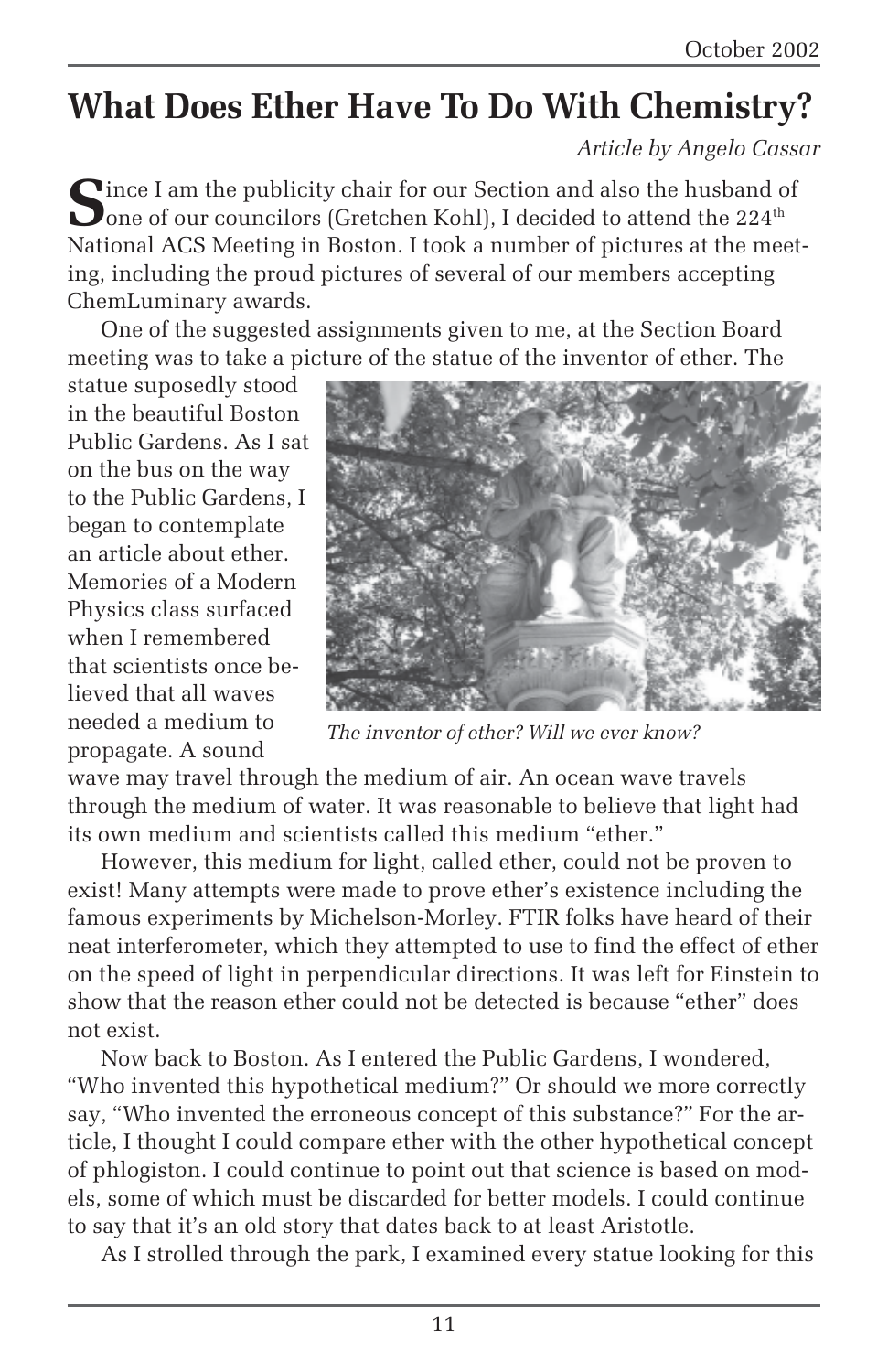#### *The Midland Chemist*

elusive inventor of ether. Much to my surprise, I finally found the statue, but it did not refer to the "ether" I expected. The inscription below this statue read:

"To commemorate the discovery that the inhaling of ether causes insensibility to pain. First proved to the world at the Massachusetts General Hospital



*A view of the Boston Public Gardens.*

in Boston. October A.D. MDCCCXLVI."

As I walked out of the park, with a face of disappointment, I remembered what a college physics professor once said: "Science has to do with knowing what does not exist as well as what does exist." Today I learned both the media of air and water exist. I also learned that the medium ether and the statue for the "inventor" of the medium do not exist!

Upon returning home, I did a search of this statue on the Internet. I discovered that the sculptor, John Quincy Adams Ward, attempted to depict a "Good Samaritan" comforting someone afflicted with pain with the soothing chemical they called ether. It is believed that the dentist, Morton, first used the wonder gas in 1846 at Massachusett General.

My original question on the bus "What does ether have to do with chemistry?" became as clear as the light through my bedroom window. Our bodies are composed of chemicals that will react with external chemicals. By using ether, the medium of surgery has advanced because of the chemistry of ether and our bodies.

Now I see the light.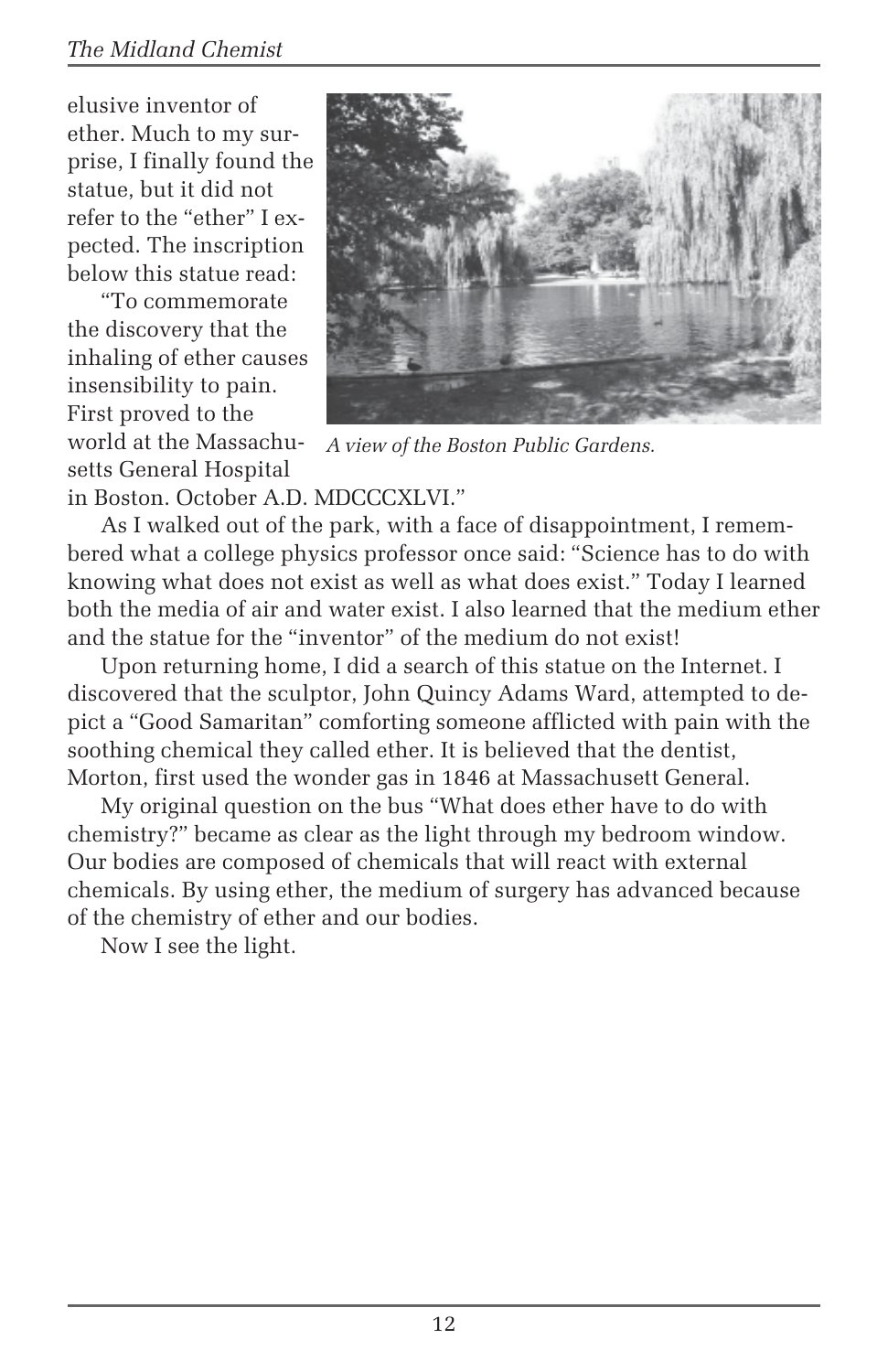# **Thoughts on Downsizing and the ACS**

#### *By Don Miller*

**During our August 5 Midland Section board meeting we spent an hour** or so discussing ways to increase membership participation in the Section by being more responsive to member needs. We talked about having speakers, seminars, informal gatherings, etc., while all the time ignoring the segment of our membership in the greatest need of our help. I am, of course, referring to our people who have lost their jobs due to company downsizing. Older workers seem to be especially vulnerable, a trend consistent throughout the industry.

This need was forcefully brought to our attention by the articles written by Deb Bergstrom in the August and September issues of *The Midland Chemist*. As chair of the Careers and Professional Relations Committee, I feel especially responsible for the past lack of action. I think Deb's articles constitute a wake-up call. In light of this, here are some ideas for action on the part of the ACS:

- Set up an account on the local or national level for unemployed members to use in their job search or other unexpected expenses. The fund should be partially (if not completely) funded by the National ACS, perhaps tied in with an unemployment insurance plan, with the premiums included in membership dues. I would ask our councilors to bring this subject up for discussion at the next national board meeting.
- Set up a meaningful network between sections in the various regions that would enable everyone to be aware of all available jobs. This could be done by section chairs and section career coordinators communicating by e-mail. Periodically each section could post any job openings in their area by e-mail, the purpose being for unemployed members to be employed in their fields without having to relocate.
- Closer interaction between our section and the local technical staffing agencies, such as Kelly Scientific Services, RCM Technologies, Trillium, etc. I have recently spoken with Steve Fisher of Kelly Scientific Services. Their organization would be glad to work with us.
- Consider temporarily hiring unemployed members at local universities or research agencies.
- Call friends and acquaintances who have recently lost their jobs. Although this would not provide employment, it would do wonders in raising spirits.

Please contact me, Don Miller, donmiller@tm.net, 989-832-8270, if you're interested in getting involved in this type of program.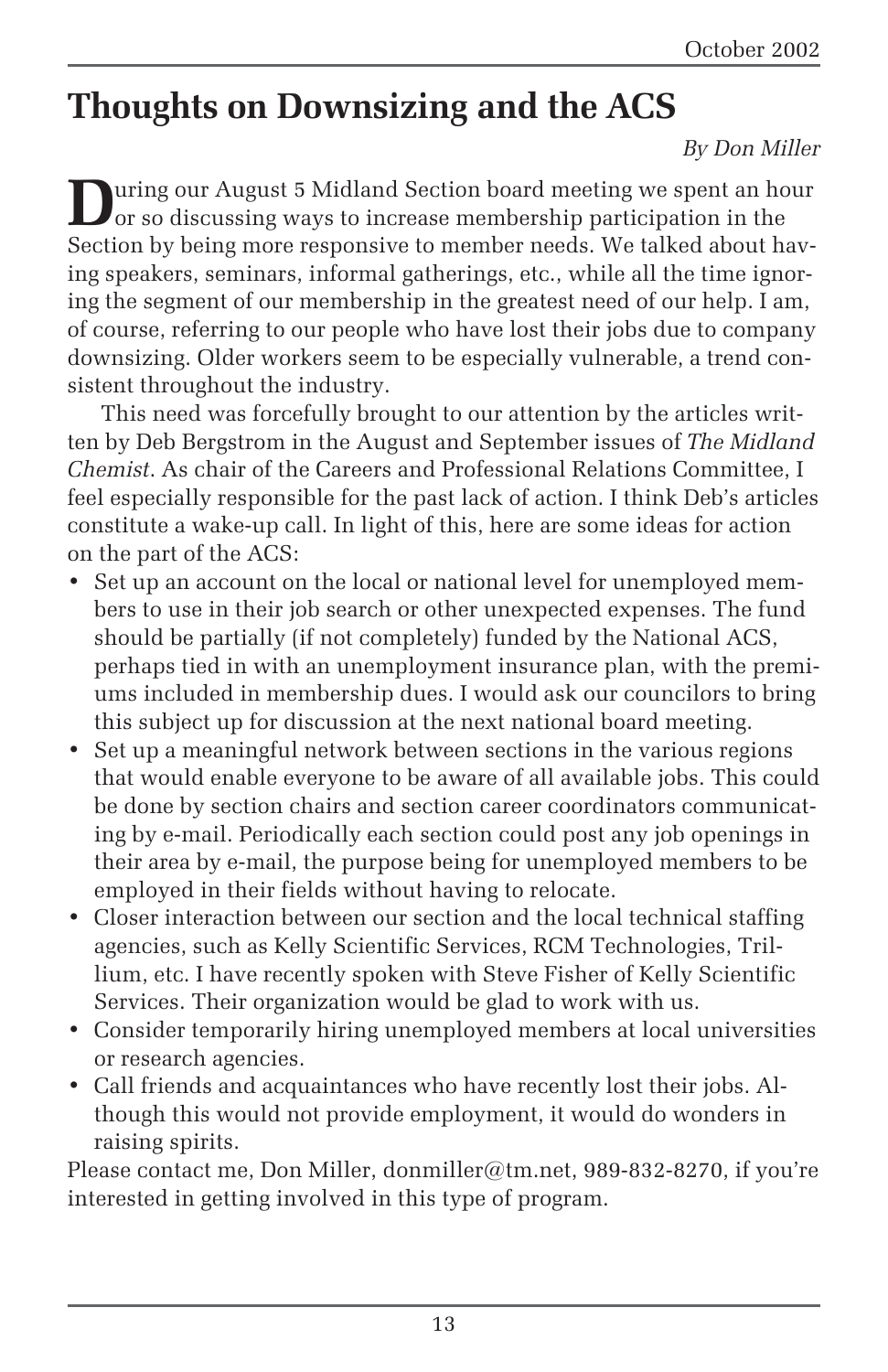#### *Announcing…*

# **Sci-Fest 2002**

## **Chemistry Keeps Us Clean, from A to Z**

**Saturday, October 19, 2002 10:30 a.m.–2:30 p.m. Delta College Pioneer Gym** Sponsored by the Midland Section ACS and the Mid-Michigan Technician Group

**E**veryone looks forward to Sci-Fest. The theme of this year's Sci-Fest is  $\mathbf{L}$  Chemistry Keeps Us Clean, from A to Z." There will be special science demonstrations for kids of all ages and information on local science programs. Some of the exhibitions planned include:

- Air filtration Soaps
- 
- 
- 
- 
- 
- Recycling Preventing disease
- Dust mites Oil spill clean-up
	- Cleaning ice Water treatment
- Chimney cleaning Zoo animalsOur special guest will be

Steve Spangler, who is nationally recognized as a "teacher's teacher," He shares his secrets for communicating high-content information using a special brand of entertaining visual magic. Steve blends unique experiences as a teacher, business owner, educational toy designer, and Emmy award-winning television personality into a fast-paced program guaranteed to captivate and inspire the imagination.

Steve presents 90–100 programs each year to a wide variety of audiences including educators, school administrators, sales professionals, and students. He teaches people of all ages the importance of building connections between educational concepts, hands-on experiences, and realworld applications.

We invite you and your family to come for a fun and interesting day! For more information or to volunteer, contact Dave Stickles, 989-496- 3273, dstick44@chartermi.net.

And yes! volunteers are needed for:

| Set-up                     | 9:00 a.m. to 10:30 a.m.  | 4-6 people |
|----------------------------|--------------------------|------------|
| <b>ACS/MMTG Booth</b>      | 10:30 a.m. to 12:30 p.m. | 4 people   |
| <b>ACS/MMTG Food Table</b> | 10:30 a.m. to 12:30 p.m. | 4 people   |
| <b>ACS/MMTG Booth</b>      | 12:30 p.m. to 2:30 p.m.  | 4 people   |
| <b>ACS/MMTG Food Table</b> | 12:30 p.m. to 2:30 p.m.  | 4 people   |
| Clean-up                   | 2:30 p.m. to 4:00 p.m.   | 4 people   |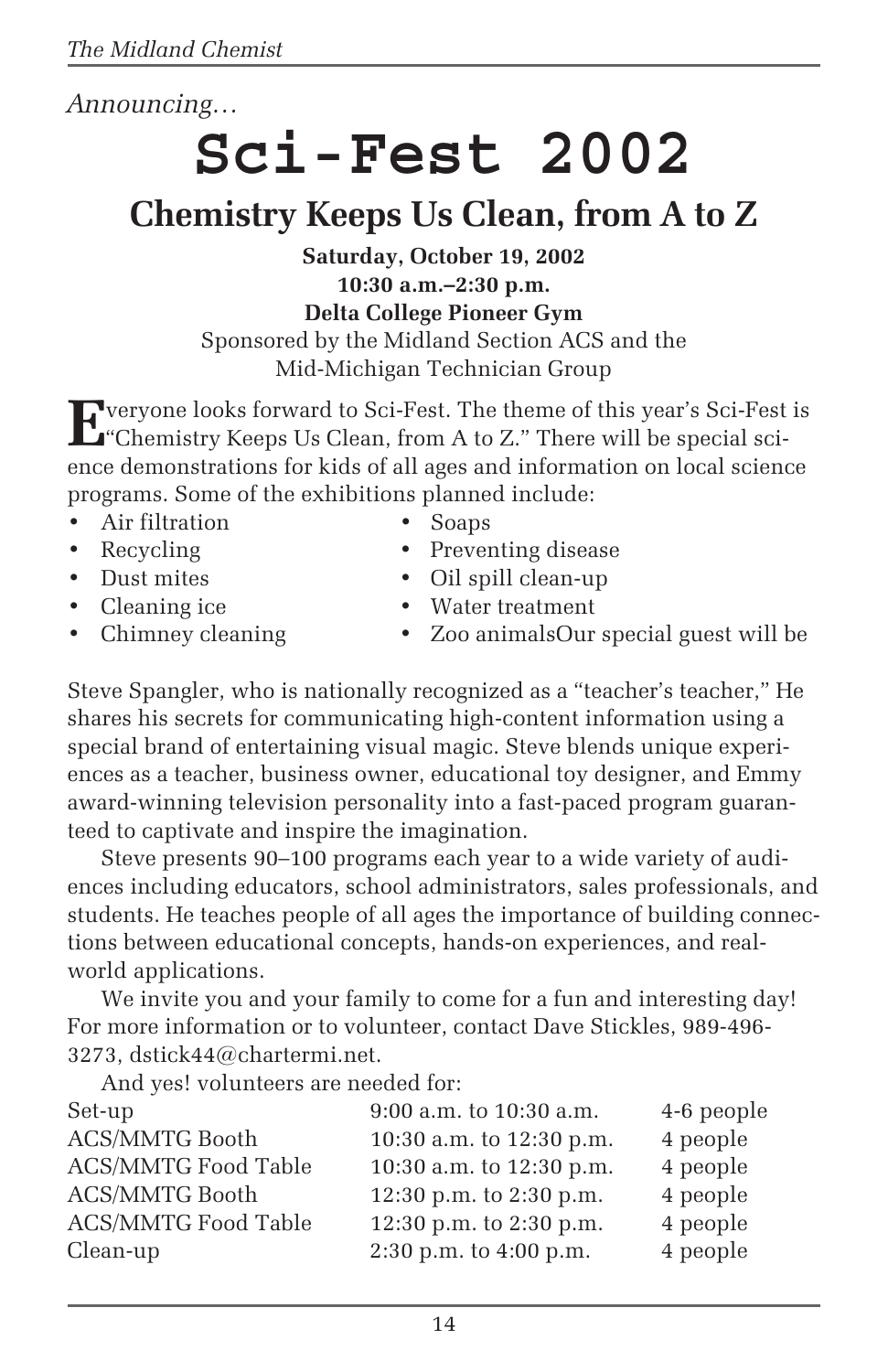# **2003 Midland Section Candidates**

Take part in the Midland Section—vote for the candidates of your<br>choice! Candidates are listed below by position and then alphabetically. Voting instructions and a ballot are on page 25.

#### **Candidates for Chair-Elect**

#### *Joe Ceraso's Statement*

I can see three major goals which I would like to emphasize with the leadership of the Midland Section:

- Enhance and establish new programs to encourage more participation by active members and to increase the number of active members
- Continue our strong emphasis on career roles and opportunities in chemistry with students of all ages
- More actively promote the benefits of chemistry in society with our local residents



#### *Joe Ceraso's Profile*

Current Position: Scientist and global technical leader in the Engineering Plastics Research and Development Laboratory, The Dow Chemical Co. (copolymer research, blends, new products, new fabrication processes).

Education: B.S., College of Natural Sciences, Boston College, 1969, Chemistry. Ph.D., Michigan State University, 1975, Physical Chemistry.

Experience: The Dow Chemical Company, 1976–present. Senior Research Chemist R&D, 1976–1978; Project Leader R&D, 1978–1980, Analytical Science Instrument Development Group; Group Leader R&D, 1980–1983, Analytical Sciences; Senior Group Leader/Research Manager,

1983–1989, Plastic's R&D; Project Manager, Manufacturing Technology Center, 1989–1992. Temporary & adjunct teaching appointments at CMU & SVSU. Member of American Chemical Society (ACS) and Society of Plastics Engineers (SPE).

#### *Fred Vance's Statement*

The one thing I want to do for our ACS section more than anything else is to get more people involved in our activities. I have been very impressed by the amazing (and award-winning)

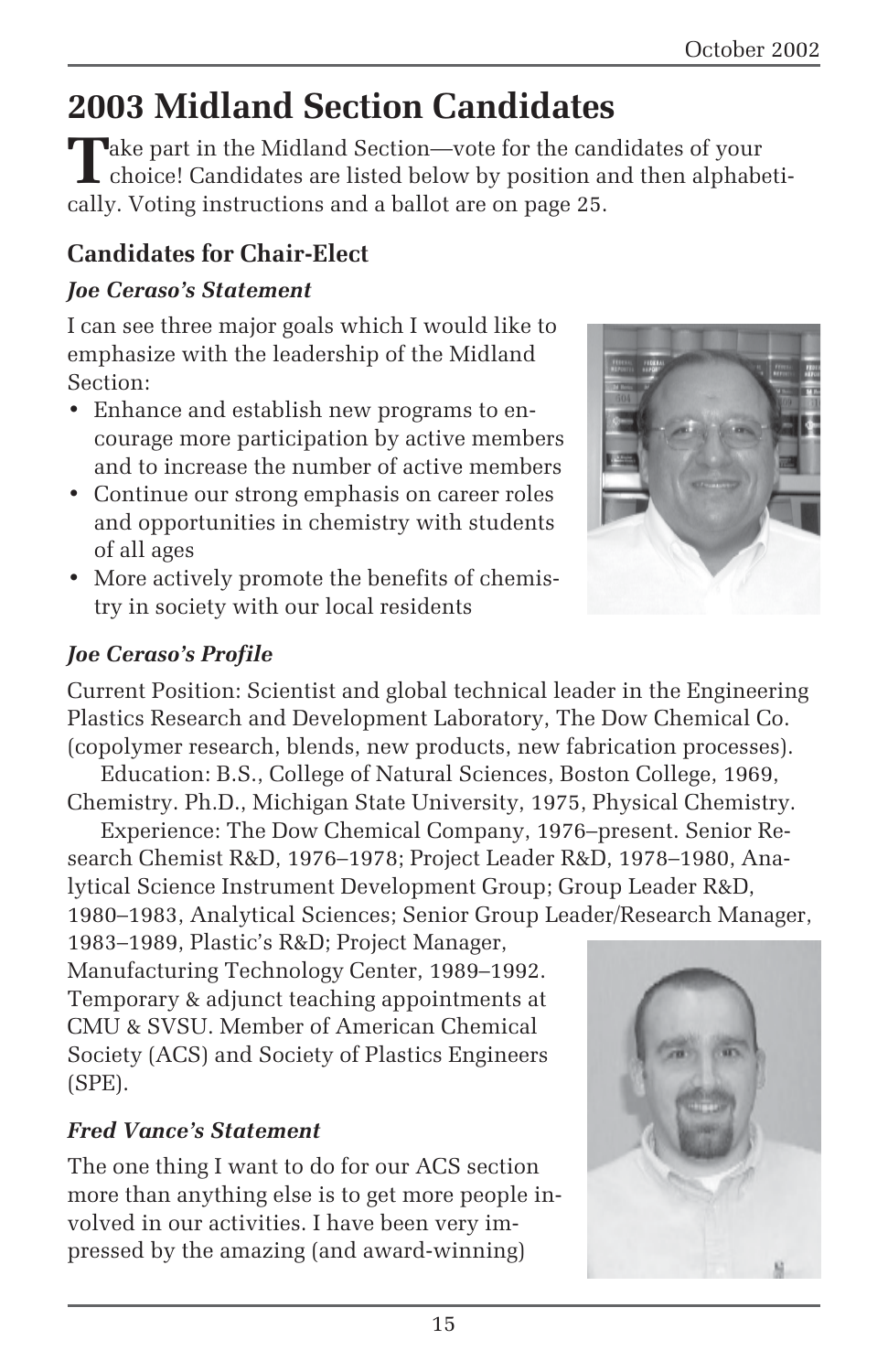activities that go on in our Section, ranging from technical talks and career development forums to community education and social mixers. The list becomes even more impressive when you consider what a small handful of people actually execute and participate in these activities. These folks are obviously going the extra mile to produce top-notch activities.

Our quality is excellent, so I just want to improve on the quantity. I'm not necessarily talking about any more programs, but I would like to see programs that reach a larger part of our Section. Of our 800+ Section members, I would guess that less than a fourth of them have attended an ACS event this year, and the number attending more than one event is probably around 10% of our total. If elected, my greatest focus will be determining how our Section can better serve its largely inactive members, then setting plans in place to reach them.

#### *Fred Vance's Profile*

B.S. Chemistry (magna cum laude), Hope College, 1993; M.S. Chemistry, Northwestern University, 1995; Ph.D. Inorganic Chemistry, Northwestern University, 1999. 1999–present: Research Specialist at The Dow Chemical Co., Corporate R&D on heterogeneous catalysis. Winter 2001, taught introductory chemistry at Saginaw Valley State University. Member of ACS and SAE International.

ACS Activities: Joined ACS in 1994. Joined Midland Section 1999. Served as chair for the Midland Fall Scientific Meeting for 2000 and 2001. Also served as a symposium chair for the 33rd Central/Great Lakes Joint Regional ACS Meeting, 2001.

#### **Candidates for Secretary**

#### *David Baker*

Faculty member at Delta College since 1996 and currently an associate professor in chemistry. B.Sc. (Hons), Leicester University 1987; M.S., University of Toledo, 1990; Ph.D., Leicester University 1994.

ACS Activities: Joined in 1988; co-chair, Midland Section Chemistry Olympiad 1997–1999; chair, Fall Scientific Meeting Poster, 1998; presenter, Sci-Fest, 1996–2000; moderator, ACS 29th Central Regional Meeting; co-chair, Erie Section Chemistry Olympiad 1996; article reviewer *Journal of Chemical Education,* 1996–present. Member of the Royal Society of Chemistry, 1993 (C.Chem M.R.S.C.).

#### *Sharyl Majorski-Briggs*

B.S. in Chemistry at Central Michigan University, 1986; M.A. in Chemistry at WSU, 1991; currently working as Laboratory Coordinator at CMU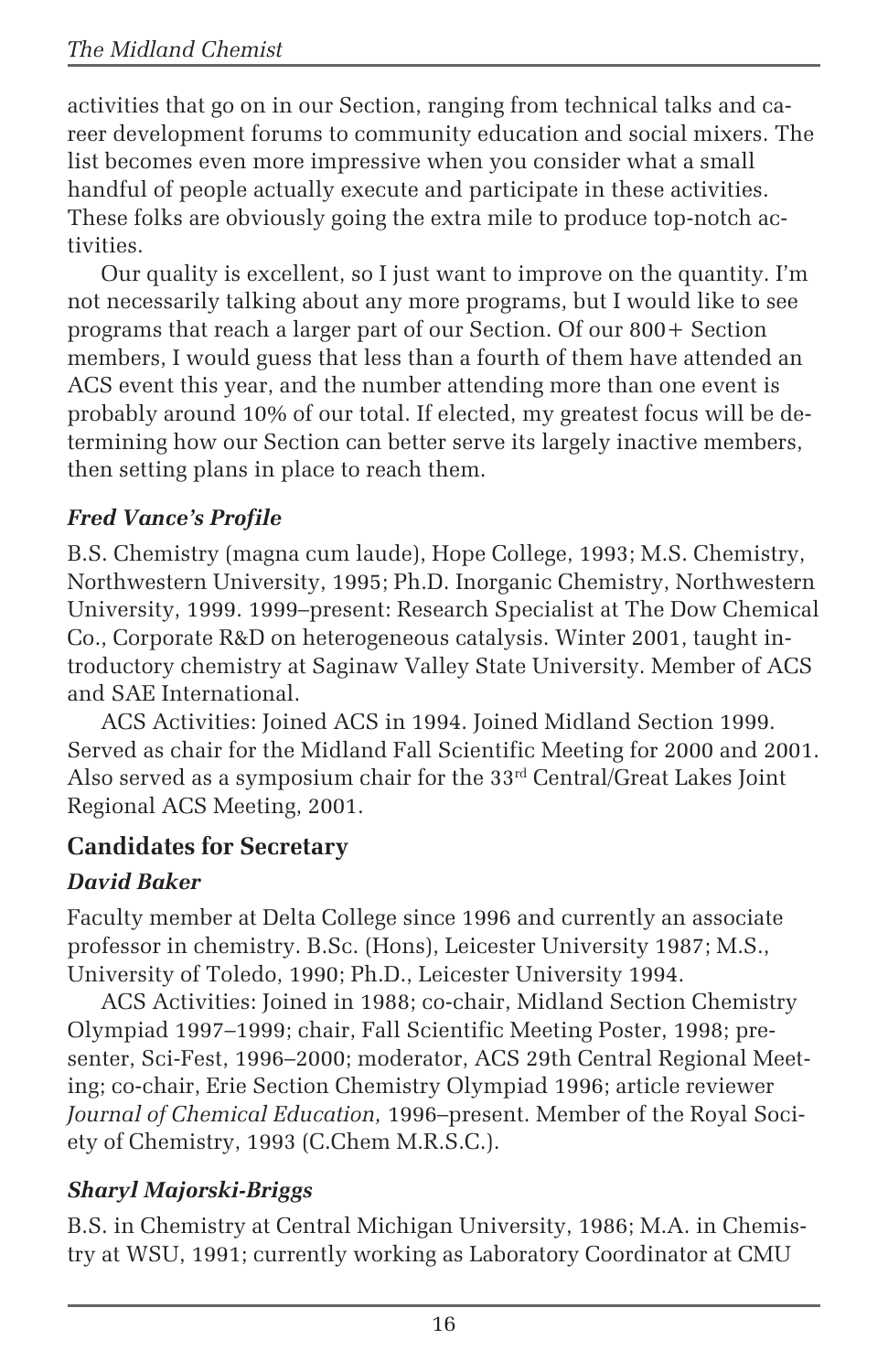ACS Activities: committee member, Science Olympiad X (2002– present); advisor, Student affiliates at CMU (2002–2003 school year).

#### **Candidates for Treasurer**

#### *Douglas E. Beyer*

B.S., Chemistry, Michigan State University, 1974; M.S., Organic Chemistry, University of Wisconsin, 1975. Various research appointments, Dow Corning Corp., The Dow Chemical Co., Swedish Forest Products Research Institute, 1969–1974. Held various research positions within The Dow Chemical Co., 1975–present.

Current position: Research Associate, Saran Barrier Systems R&D. Volunteer, business, and finance advisor, Junior Achievement–Midland, company program, 16 years.

ACS activities: Joined 2000, currently Midland Section treasurer (2002–01), served on various Scientific Meeting committees.

#### *Bradley Fahlman*

B.Sc. (High Hons., Co-op designation) in Chemistry from the University of Regina (Canada), 1996; Ph.D. in Inorganic Chemistry from Rice University, 2000; Post-doctoral: Lecturer in Chemistry at the University of California, Irvine, 2000–02; Assistant Professor of Chemistry at Central Michigan University, July 2002–present. Research interests include synthesis and characterization of thin films and nanostructural materials.

ACS activities: Joined ACS in 1998. Given seven oral presentations at National ACS meetings since 1997 and two oral presentations at local ACS meetings (Southwest ACS); member of graduate committee, Owlchemy, ACS student affiliate at Rice University, 1997–99.

### **Candidates for Chair, Nominations and Elections Committee**

#### *Gary E. Kozerski*

M.S. Chemistry, John Carroll University, 1996; B.A. Chemistry, Western Michigan University, 1991. Employed by Dow Corning Corp. since 1996; current position as Associate Analytical Specialist in Electronics. Served as chair-elect and chair of Mid-Michigan section of Society for Applied Spectroscopy (SAS), 1998–2001.

ACS activities: co-chair, Chemisty Olympiad, 1997–98. Duties included contacting teachers to coordinate program activities at high schools in five counties, conducting mailings, reporting to the national program chair, and presenting awards to students at local high school recognition ceremonies.

#### *Timothy B. Lueder*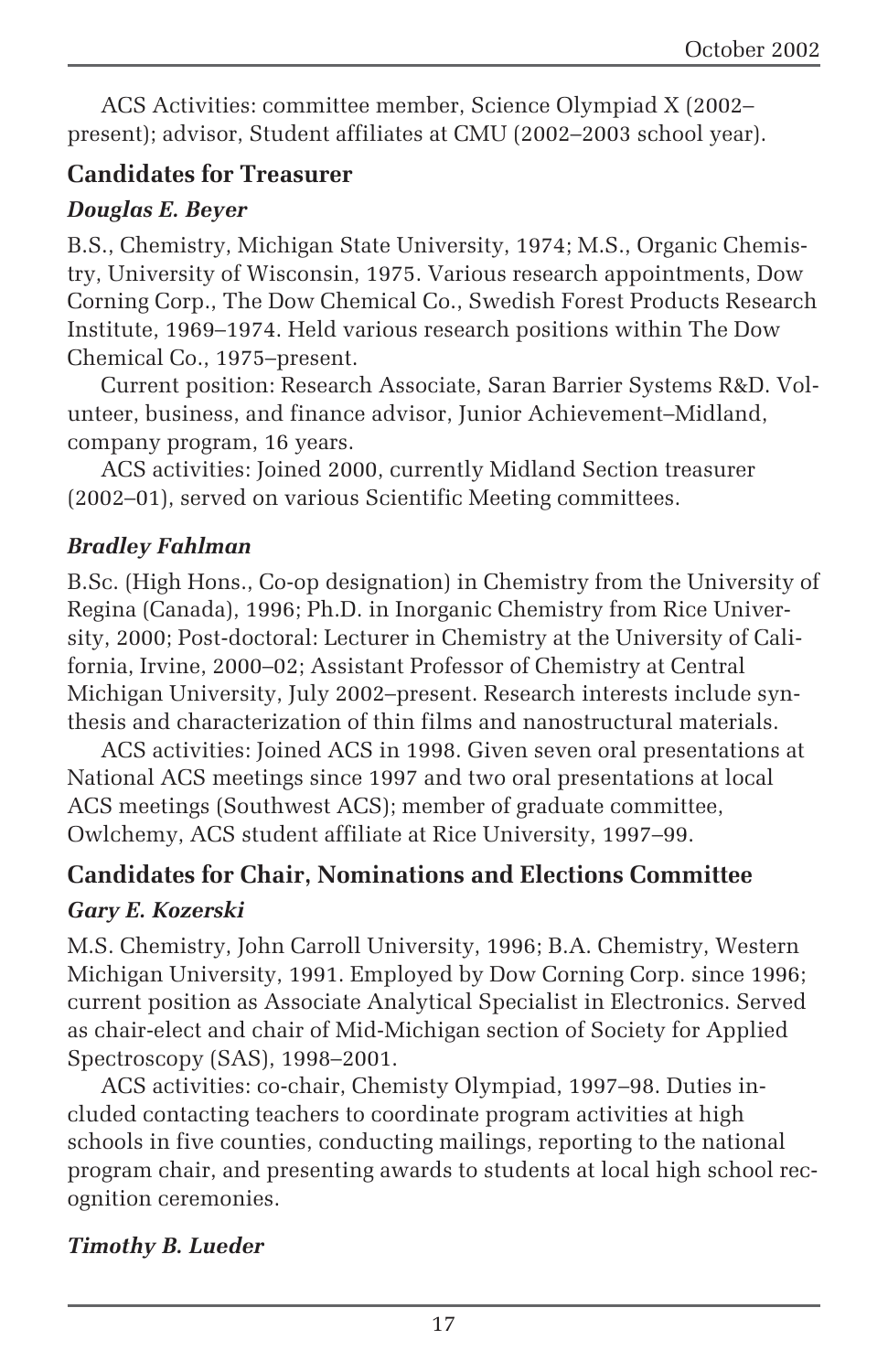B.S., Chemistry, Central Michigan University, 1997; presently Americas Team Leader, Sealant Development S&T, Dow Corning Corp.

ACS activities: Joined 1999; Student Affiliate 1995–97; presenter, 1996 and 1997.

#### **Candidates for Councilor**

#### *Bob A. Howell*

B.A., Chemistry, Berea College, 1964. Ph.D., Physical-Organic Chemistry, Ohio University, 1971. Postdoctoral Associate, Iowa State University, 1971–74. Industrial Internship, Polymer Science, Dow Chemical Company/Polymer Division-ACS, 1985. Industrial/Academic Faculty Exchange, Polymer Science, 1990. Currently, Professor, Organic/Polymer Chemistry, Center for Applications in Polymer Science/Department of Chemistry, Central Michigan University.

ACS activities: Member of ACS since 1964. Numerous ACS activities and positions 1964–1990. Since 1990: Program Committee, 22nd Central Regional Meeting, 1990; chair, Chemical Education Division, 22nd Central Regional Meeting, 1990. Organized and chaired symposia entitled, "FT-NMR in the Undergraduate Curriculum" and "Innovative Academic-Industrial Interactions for the Enhancement of Higher Education in the Chemical Sciences," presented at the 22nd Central Regional Meeting, 1990. Midland Section-ACS: Board of Directors, 1983–95, 1996–present; Nomination and Elections Committee, 1983, 1989–91, 1997–present; Long-Range Planning Committee, 1996; Author's Night Committee, 1988, 1991; ACS Project SEED preceptor, 1979, 1980, 1981, 1982, 1985, 1992– 98; chair, Organometallic Section, Fall Scientific Meeting, 1992; organized and chaired symposia entitled "Packaging Materials for Emerging Technologies" at the 50th Fall Scientific Meeting, November, 1995; panelist, symposium on Science in Government, 1996; participant, ACS-Michigan Capital Day, 1999; moderator, alternate councilor, 1985–92; councilor, 1993–95, 1997–present. National-ACS: Joint Board-Council Committee on Patents and Related Matters, 1986–present; chair, 1995–97; Awards Subcommittee, 1986–88, 1995–present; Education Subcommittee, 1986–94, chair, 1988–94; International Issues Subcommittee, 1988– 94; Long-Range Planning Subcommittee, 1988–present; Legislative Subcommittee, 1995–present. Polymer Division Nomenclature Committee, 1999–present. Polymer Division PolyEd Committee, 1999–present. Organic Examinations Committee, 1995–present; councilor, Midland Section 1999–present.

#### *Bill Pike*

B.S. Chemistry, University of Illinois, 1968; Ph.D., Organic Chemistry,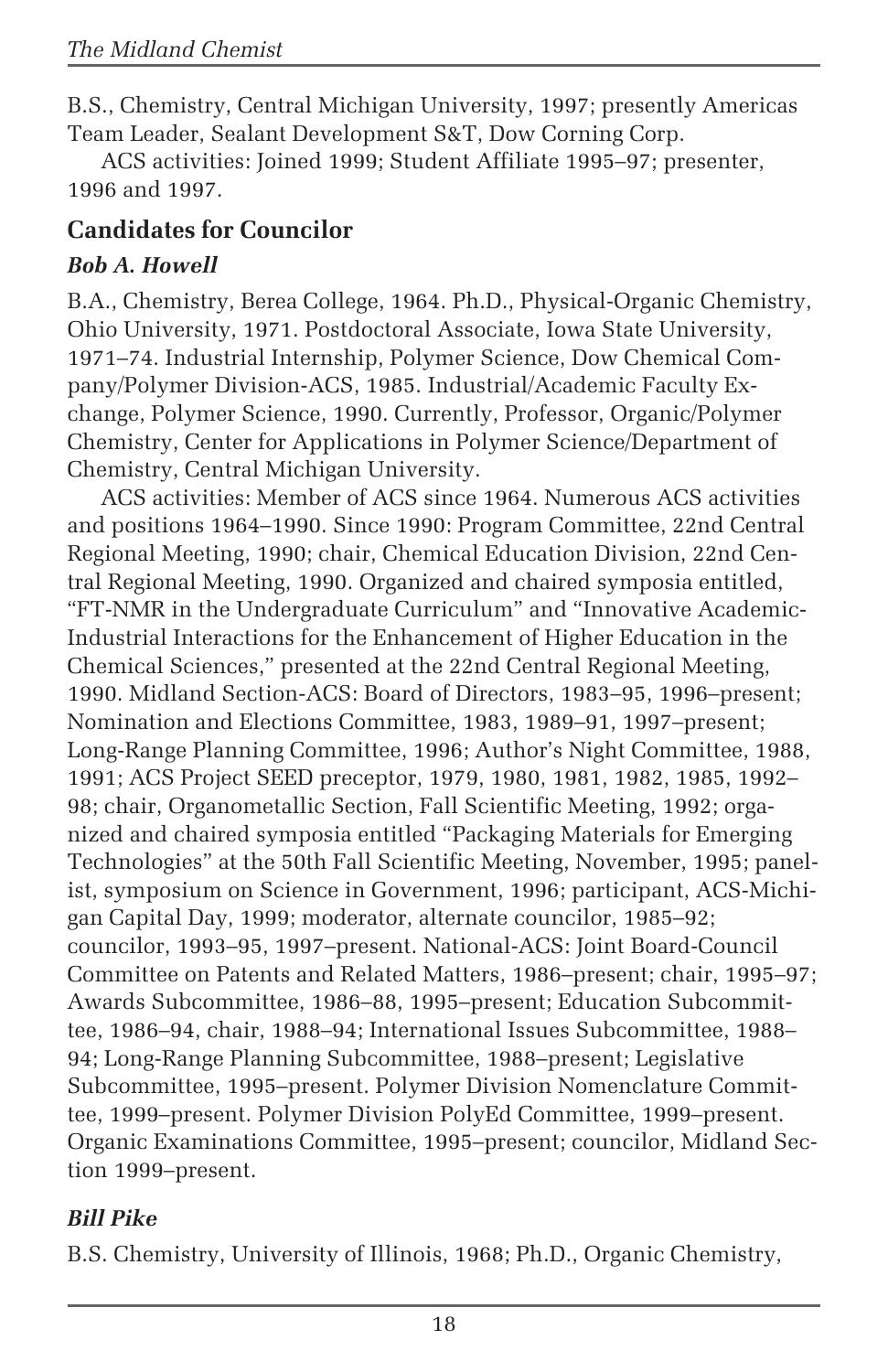Ohio State University, 1976; The Dow Chemical Co, 1976–2000, retired November 2000.

ACS activities: Joined 1970; Midland Section: Program Committee for Fall Scientific Meeting, 1981; Chair, Awards Committee, 1985; secretary, 1987; treasurer, 1988, chair-elect, 1989; chair, 1990; past-chair; chair, Long-Range Planning Committee, 1991; director, 1992–94.

#### **Candidates for Alternate Councilor**

#### *Angelo Cassar*

B.A., Physics and Mathematics, Wayne State University;, B.S., Chemistry, Saginaw Valley State University, M.A., Chemistry, Central Michigan; presently retired Process Analytical Specialist, Dow Corning Corporation. Phi Lambda Upsilon Honorary Chemical Society; Also member of North American Chapter of the International Chemometrics Society (NAmICS).

ACS Activities: Member since 1990; Publicity cochair, 2001, Publicity chair, 2002; cochair of National Chemistry Week for the American Chemical Society, 2001–02; National Historic Chemical Landmark Committee Member for the H.H. Dow Museum Site, 1997; Vision for Education, 1999; Sci-Fest, 1997, 1999, 2001–02; Awards Committee, 1998.

#### *Maneesh Bahadur*

M.S. Chemistry University of Connecticut, 1987, Ph.D.; University of Vermont 1991. Joined Dow Corning Corp. 1996. Member of ACS Poly Division membership committee.

#### **Candidates for Board of Directors**

#### *Petar R. Dvornic*

B.S., Chemical Technology and Metallurgy, 1972, University of Belgrade; M.S., Macromolecular Chemistry, 1975, University of Belgrade; M.S., Polymer Science and Engineering, 1978, University of Massachusetts, Amherst; Ph.D., 1979, University of Massachusetts, Amherst. Postdoctoral fellow in 1979–80 and a Visiting Scientist in 1985 at the Polymer Science and Engineering Department of the University of Massachusetts, Amherst, 1979–80. In 1980 joined the Institute of Chemistry and Technology of the University of Belgrade and went through the ranks from Research Scientist (1980–83) to Senior Research Scientist (1983–88) to the Head of the Polymeric Materials Department (1988–93). From 1985–93: Associate Professor of Polymer Chemistry at the Department of Chemistry of the University of Belgrade. Joined Michigan Molecular Institute, MMI, in 1993 and rose from Associate Scientist (1993–94) to Senior Associate Scientist (1994–95) to Research Scientist (1995–99) to Senior Research Scientist (1999–present). Appointed Professor of Polymer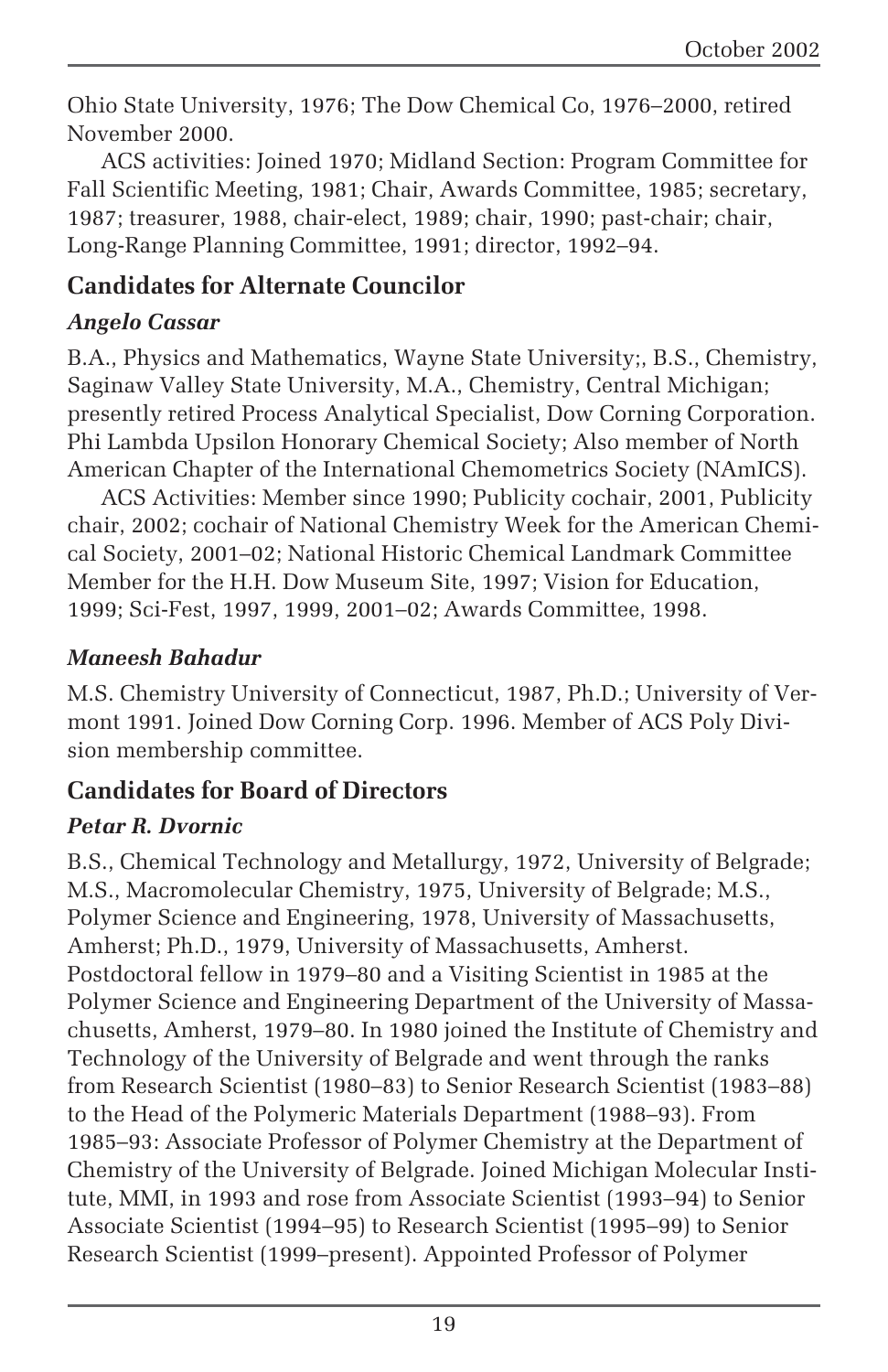Chemistry at MMI in 1999, Adjunct Professor to Central Michigan University, Mount Pleasant, MI, (1993–present) and Adjunct Professor Michigan Technological University, Houghton, MI, (1993–present). Member of ACS since 1977.

#### *George Eastland*

B.S. Wittenberg University, Ph.D., South Dakota State University; (Inorganic Chemistry). Presently Professor of Chemistry, Department of Chemistry Saginaw Valley State University.

ACS activities: Joined 1966; chair, Midland Section, 1987 and 2001; numerous section activities, including Nominations Committee (four times), Fall Scientific Meeting (three times, including chair), Awards and Recognition Committee, Transporation Committee and Publicity Committee for Central Regional Meetings, National Chemistry Week, and Chemistry Olympiad for a number of years, Authors' Night (every year).

#### *Randal M. Hill*

Currently working in the Device Physics Group at Dow Corning Corp.; also Adjunct Professor, Chemical Engineering Department, Wayne State University and Visiting Scholar at Stanford University; past Adjunct Professor, Chemical Engineering Materials Science Department, University of Minnesota; previously worked at Unilever and A.E. Staley; Ph.D., Physical Chemistry, University of Oklahoma, 1982; B.S., Physics, Southern Nazarene University, 1976.

ACS activities: Co-editor of *The Midland Chemist* 1992–99; 25 year member of the ACS (since 1977)

#### *Dale LeCaptain*

B.S.in Chemistry, University of Wisconsin—LaCrosse (1994); Ph.D. in Analytical Chemistry, Michigan State University (1999); Post-doctoral work at Colorado State University

Current position: Assistant Professor, Department of Chemistry, Central Michigan University; Primary instructor for the quantitative analysis course and the graduate core course in analytical chemistry. Research areas are crystallization and "green" chemical process development with emphasis in Raman and nonlinear spectroscopies.

Joined ACS in 1993 and served as Student Affiliate treasurer in 1994. Presented my research at several National ACS meetings. Most recently, co-chairing the committee for the 2002 Midland Section FSM.

#### *Donald L. Miller*

B.S., Wayne State University, 1950; M.S., Central Michigan University,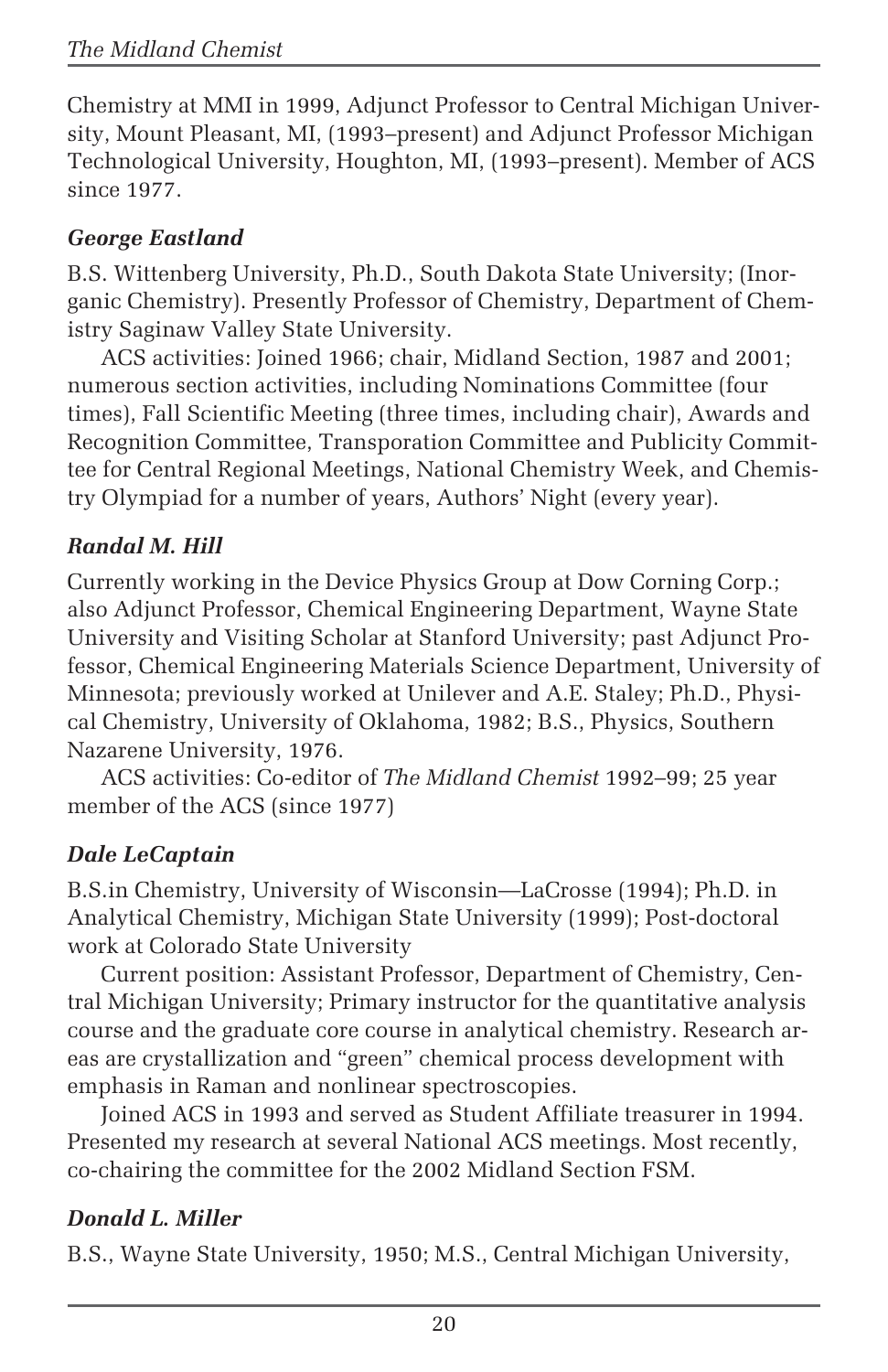1974; QC Chemist at Irwin Neisler Co., 1950–54; Polymer analysis, production, and environmental studies at The Dow Chemical Co., 1954–85; Vent sampling and analyis for both The Dow Chemical Co. (1986–88) and Dow Corning Corp. (1989–93); Volunteer Work for Habitat for Humanity, Midland Recycling Center, Fun Zone, restoration of Midland Courthouse murals; Morningside Condominium Association Board of Directors (1995–99) as both secretary and president; volunteer work for Midland Center for the Arts, Hall of Ideas (2000–present).

ACS activities: Joined ACS in 1952; program committee, Midland Section ACS Meetings, 1959–60; ACS booth at Midland County Fair (1991– 98); organized retirees to work daytime shift at ACS booth at Midland County Fair (1992–98); Midland Section Board (1995–99), director; instrumental in establishing Midland Section Career Services Program (1997); Career Services and Professional Committee (1997–present), chair (2001–present); 2000 Fall Scientific Meeting Committee (keynote speaker and panel discussion committees); ACS Kids & Chemistry Program (2000– 02)

#### *Connie J. Murphy*

Education: Milwaukee Area Technical College, A.A.S., 1980. Honors: Midland Section, Outstanding Chemical Technicians Award, ACS, 1997; Dow Central Research Scientists Organization, Outstanding Technologist Achievement Award, 1994; Phi Theta Kappa.

Professional positions (for past 10 years): The Dow Chemical Co., Research and Development Technologist Leader, 2000 –present; Senior Research and Development Technologist, 1994–00; Research Technologist, 1991–94.

Service in ACS National Offices: Committee on Membership Affairs, 1999–02, Committee Associate, 1998; Committee on Technician Affairs, 1997–99, Consultant, 1999–02.

Service in ACS Offices: Member ACS since 1992. Division of Chemical Technicians, councilor, 1998–03; chair, 1996; chair-elect, 1995; Strategic Planning Committee, 2000–01; webmaster, 1996 –present; member-atlarge, 1994; Nominations and Elections Committee, 1993; regional coordinator, 1992–95.

Midland Section: board member, 2000–02; Membership Growth and Retention chair, 1999 –present. Mid-Michigan Technician Group: elected delegate, 1992–93, 1997–99; chair, 1995; chair-elect, 1994; Steering Committee, 1991.

Member: ACS Divisions: Chemical Technicians; Polymer Chemistry and Polymeric Materials: Science and Engineering.

Related Activities: ACS Chemical Technology Program Approval Ser-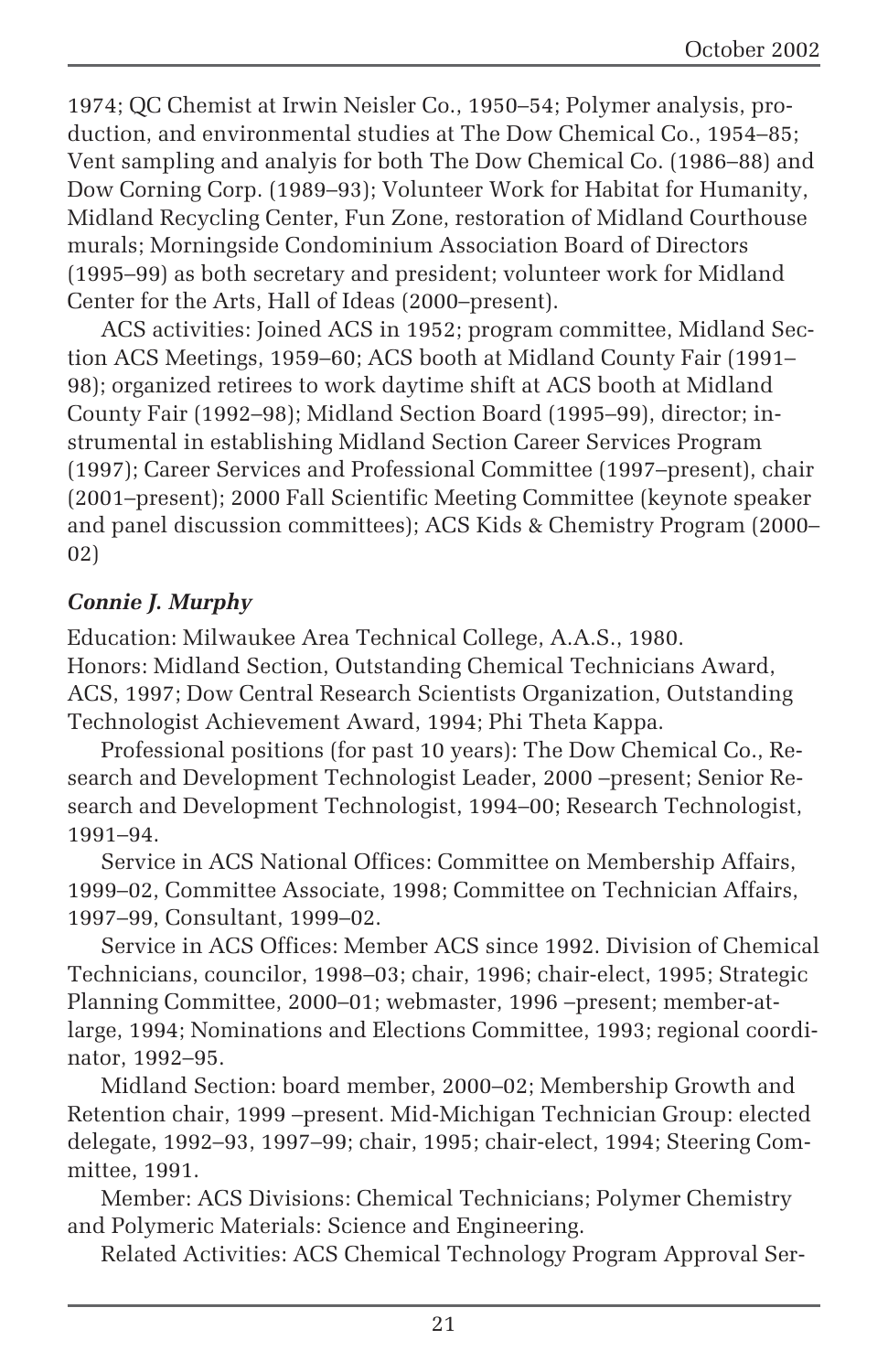vice, 1997–02; ACS San Diego National Meeting Symposium chair, 2001, National Visiting Committee chair for National Science Foundation supported project in Industry-Based Chemical Technology Curriculum Development, 2000–01; Chemical Technology Program Advisory Board, Delta College, 1995 –present; Chemical Technology Program Advisory Board, Grand Rapids Community College, 2000 –present.

#### *Leela Rakesh*

M.S. Honors in Chemistry and Mathematics, 1978–79, IIT Kanpur/Delhi, India, Ph.D., Applied Mathematics at IIT and Kanpur U. 1982–83; postdoctoral Research Associate Fellow: Washington University (Engineering/ Medical school) 1983–84, St. Louis, Missouri; instructor: University of California, Davis, 1984–86; Currently working at Central Michigan University, Professor of Applied Mathematics and Polymer Fluid Dynamics.

Association for Women in Science, treasurer, 1996–1999, Midland Section.

ACS activities: Joined ACS in 1992; chair, Awards Committee, 1998– 2000.

#### *Art Smith*

Education: B.S., Chemistry, Sioux Falls College Sioux Falls, SD 1953; M.A., Chemistry, University of SD 1956; B.D., Colgate-Rochester Divinity School, Rochester, NY 1963.

Employment: Dow Corning Research Department 1956–60, 1965–70; Delta College Chemistry Department 1970–96; Adjunct Professor, Delta, SVSU, CMU, 1996–present.

ACS activities: Member since l954 (Emeritus Member); Education Committee (short courses), Midland Section (1970s); advisor, Student Affiliate, Delta College (1970–96); National Chemistry Week (1994); chairelect, Midland Section (1997); chair, Midland Section (1998); Long-Range Planning, Midland Section (1999); director, Midland Section (1999– present).

#### *Janet Smith*

Background: A.S., Highest Honors, Delta College. Employed as technician/technologist for Dow Corning Corp. since 1987 in areas of tech service, materials development, commercialization, and research. Co-authored two juried publications (*Journal of Materials Chemistry*) and one trade magazine (*DCI*) article. A juried book chapter on drug delivery is scheduled for publication in late 2002. Received one Dow Corning Commercialization Award, three Dow Corning Technical Achievement Awards, and 17 U.S. patents.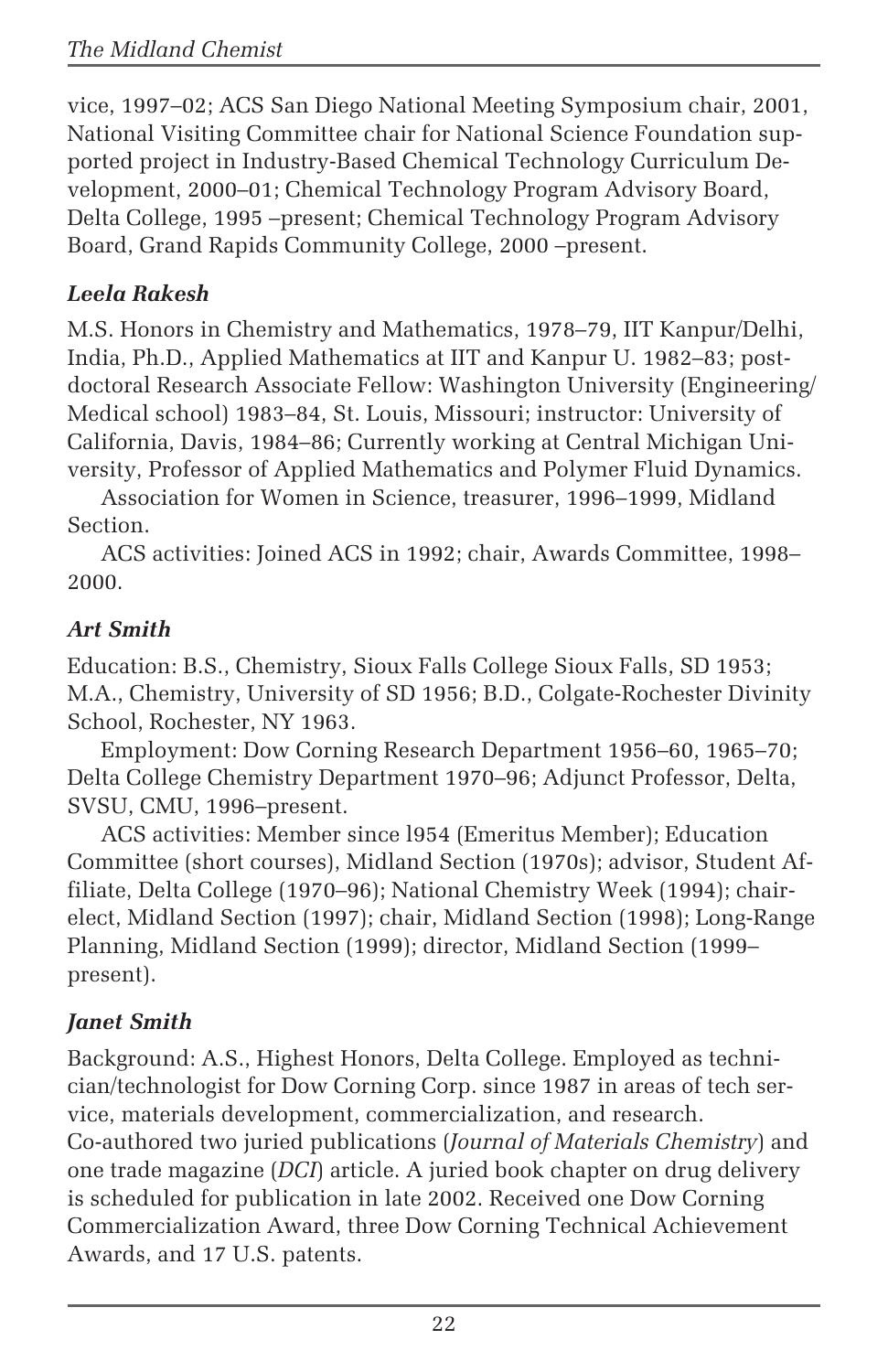ACS and other volunteer work: Midland Section ACS: Awards Committee (3 years); Science Literacy Committee (6 years); numerous Sci-Fest and Midland County Fair ACS activities. Mid-Michigan Technician Group (affiliate of Midland Section): Member since 1993. Served as treasurer, delegate, chair-elect, chair, and director.

National ACS: treasurer of the Division of Chemical Technicians (2001–04), member since 1993.

#### *Patrick B. Smith*

Current Position: Scientist, The Dow Chemical Co., Analytical Sciences Background: Ph.D., Physical Chemistry, 1978, Michigan State University; M.S., Physical Chemistry, 1974, Michigan State University; B.S., Chemistry, 1972, Michigan State University.

ACS activities: Fall Scientific Meeting, Midland, Chair, Keynote Speaker Committee, 1982; chair, Committee on Continuing Education (1991); Toronto National ACS Meeting - symposium organizer, "NMR Characterization of Macromolecules," 1998; Twenty-second Central Regional ACS Meeting—Physical Chemistry symposium Chair, SVSU, 1990; National ACS Meeting, San Francisco, CA, NMR symposium organizer, 1997; program chair, ACS Fall Scientific Meeting (1998).

National Memberships/Awards: Sigma Xi Outstanding Research Publication, 1987; Given courses on NMR spectroscopy at Central Michigan University (1990, 1992), Central Regional ACS Meeting (1990) and at Howard University (1985–88, 1990, and 1991); Adjunct Professor at Central Michigan University; ACS Award for "Outstanding Achievement and Promotion of the Chemical Sciences," 1998; 68 publications, 1 patent.

#### *Sarah S. Snow*

Education: Ph.D., Inorganic Chemistry, University of Utah, Salt Lake City, UT 1985; B.S., Chemistry, University of North Dakota, Grand Forks, ND 1980.

Work Experience: External Project Evaluator, Saginaw Valley State University, 2002–present; Dow Corning Corp., 1985–2002. Most recently worked in the area of Technical Program Development for Science and Technology Learning and Development.

ACS Activities: Member since 1978. Cochair Midland Section Career Services Committee, 1999–2000; chair, Awards Committee, 1997; chair, Keynote Speaker Committee, Fall ACS Scientific Meeting, 1996; Cochair, Publicity Committee, 1991. Participated in various other ACS committees and sponsored events throughout my membership.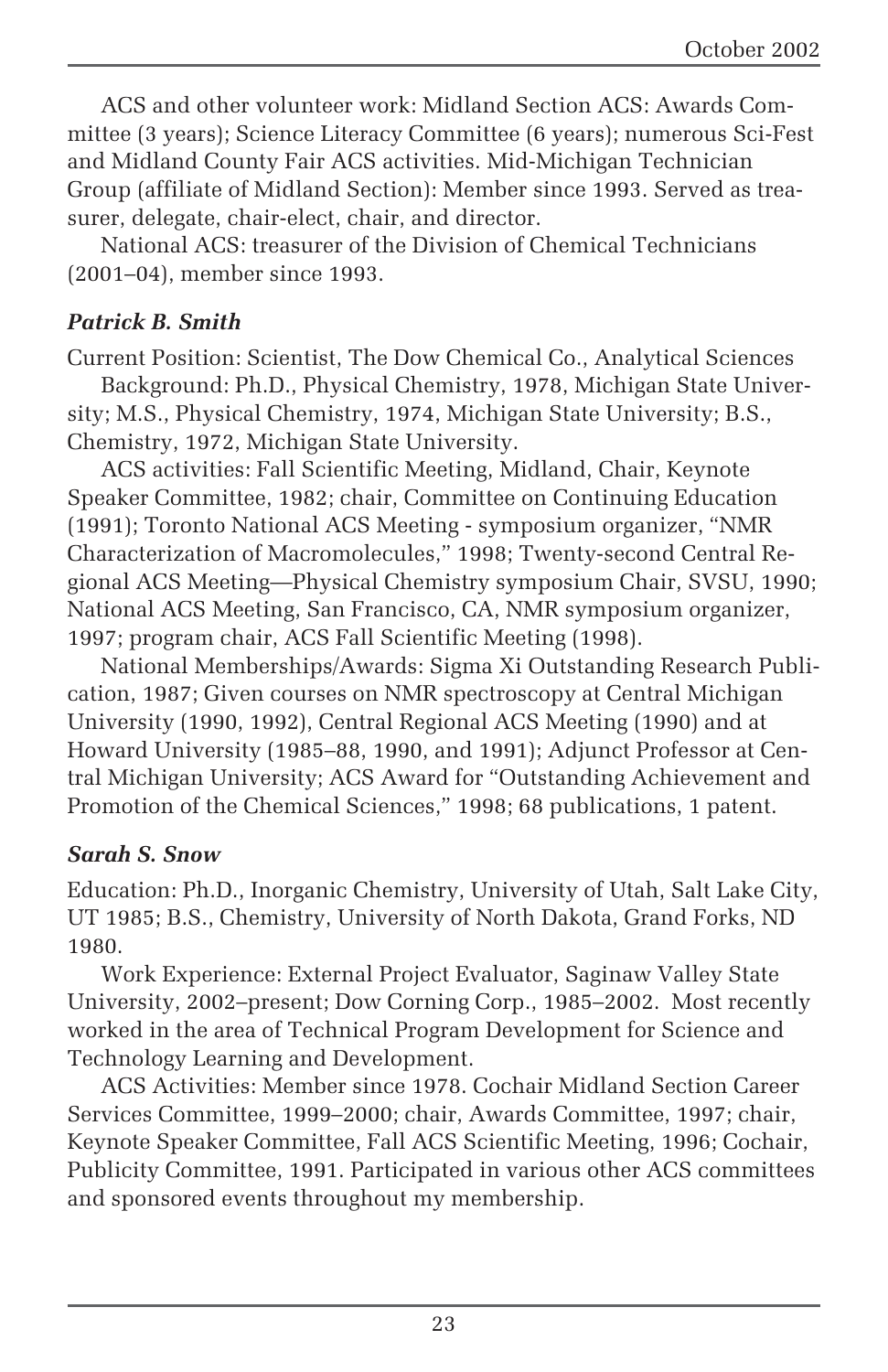# **National Chemistry Week Goes to W. Branch**

**A** National Chemistry Week event at West Branch promises to offer<br>plenty for students and families as well as the West Branch community and surrounding areas. The event is an expanded version of "Chemistry Keeps Us Clean, from A to Z." Some of the special features include:

- Ogemaw Heights High School Student Science Demonstrations
- Collection for West Branch Food Bank
- A to Z Merchant Scavenger Hunt (with over 30 merchants)

The event is sponsored by:

- Ogemaw Heights High School
- National City Bank
- Midland Section ACS
- ACS National Chemistry Week

Details are listed below. Please contact John Blizzard (989-892-8689) if you need more information.

#### **Chemistry Keeps Us Clean, From A to Z**

October 21–26 9:00 a.m.–5:00 p.m. National City Bank 113 W. Houghton Avenue West Branch, MI 48661 989-345-0393

# We're responsible.

In 1988, the American Chemistry Council (ACC) launched Responsible Care® to respond to public concerns about the manufacture and use of Chemicals.

Through this initiative, Dow Corning Corporation and other ACC members and partners are committed to continually improving our responsible management of chemicals.

We're responsible because we care.





© 2001 Dow Corning Corporation. *Dow Corning* is a registered trademark<br>of Dow Corning Corporation. *Responsible Care* is a registered service mark<br>of the American Chemistry Council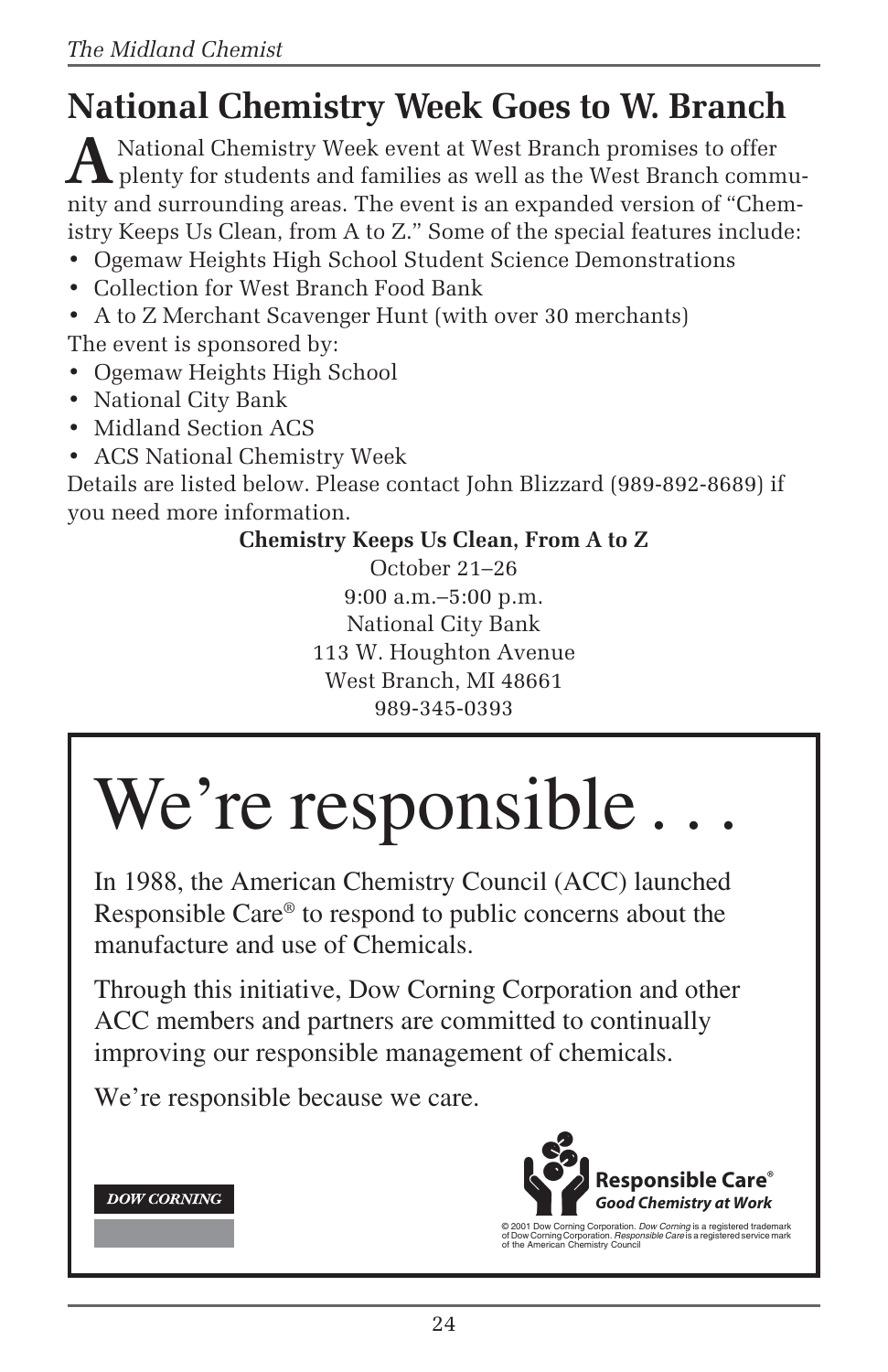### **Ballot for Election of 2003 Midland Section ACS Officers**

- 1. Vote for the candidate of your choice, selecting one for each office except as noted.
- 2. IMPORTANT: To maintain anonymity, **do not sign** the **ballot** or the **inner** ballot **envelope**.
- 3. Place the ballot in the ballot envelope. Place the ballot envelope in the return envelope and sign and print your name on the return (outermost) envelope. You **must sign** your name on the **outer envelope** to have your ballot counted. See #4 below.
- 4. In order to vote, one must be a member or associate member in good standing with the ACS. Affiliates are ineligible to vote according to National ACS bylaws.
- 5. Ballots must be received at the address below **on or before October 25, 2002.**

Kermit Kwan, Chair Midland Section ACS Nominations & Elections Dow Corning Multibase 10330 Hercules Drive Freeland, MI 48623

| <b>BALLOT</b>                                                      |                                 |  |
|--------------------------------------------------------------------|---------------------------------|--|
| <b>CHAIR-ELECT</b> (vote for one)                                  |                                 |  |
| <b>□</b> Joe Ceraso                                                | <b>□</b> Fred Vance             |  |
| <b>SECRETARY</b> (vote for one)                                    |                                 |  |
| □ David Baker                                                      | <b>□</b> Sharyl Majorski-Briggs |  |
| <b>TREASURER</b> (vote for one)                                    |                                 |  |
| $\Box$ Douglas E. Beyer                                            | <b>□</b> Bradley Fahlman        |  |
| <b>CHAIR, NOMINATIONS &amp; ELECTIONS COMMITTEE</b> (vote for one) |                                 |  |
| <b>□</b> Gary E. Kozerski                                          | $\Box$ Timothy B. Lueder        |  |
| <b>COUNCILOR</b> (vote for one)                                    |                                 |  |
| <b>Bob A. Howell</b>                                               | $\Box$ Bill Pike                |  |
| <b>ALTERNATE COUNCILOR</b> (vote for one)                          |                                 |  |
| <b>□</b> Angelo Cassar                                             | <b>□</b> Maneesh Bahadur        |  |
| <b>BOARD OF DIRECTORS</b> (vote for four)                          |                                 |  |
| $\Box$ Petar R. Dvornic                                            | $\Box$ Leela Rakesh             |  |
| <b>□</b> George Eastland                                           | $\Box$ Art Smith                |  |
| $\Box$ Randal M. Hill                                              | <b>□</b> Janet Smith            |  |
| <b>□</b> Dale LeCaptain                                            | <b>□</b> Patrick B. Smith       |  |
| <b>Q</b> Donald L. Miller                                          | <b>□</b> Sarah S. Snow          |  |
| <b>□</b> Connie J. Murphy                                          |                                 |  |